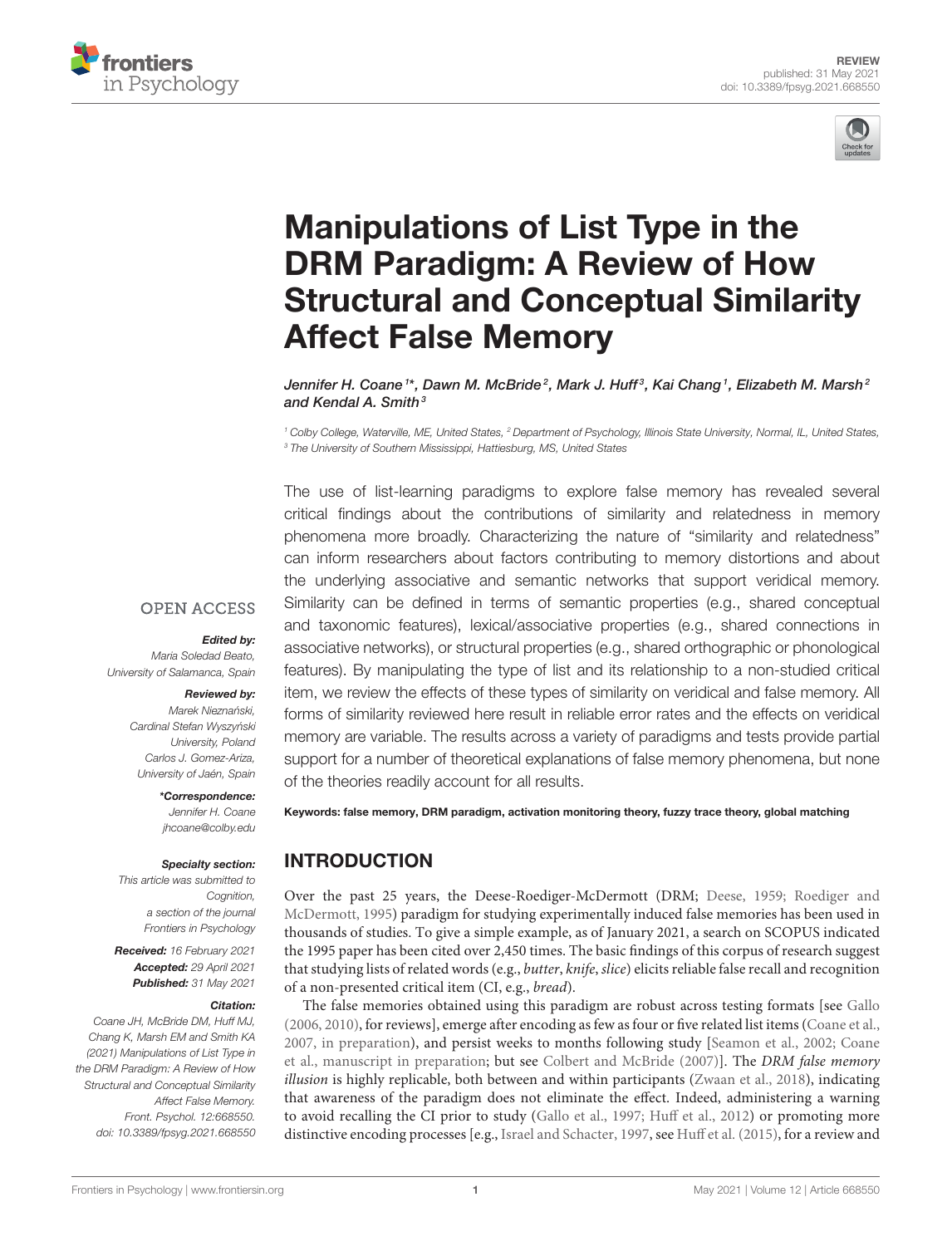meta-analysis] reduces, but does not eliminate, the illusion. When queried, participants are highly confident in their accuracy for these falsely remembered items (e.g., Roediger and McDermott, [1995\)](#page-13-0) and will make confident source attributions to the non-presented lures [\(Payne et al., 1996\)](#page-13-2). Further underscoring the strength of these false memories, when assessing the phenomenological reports given by participants, they are likely to identify the CI as remembered rather than known, suggesting that specific episodic details are associated with the retrieval of the lure [\(Brainerd et al., 2003;](#page-11-2) Geraci and McCabe, [2006\)](#page-12-9). Furthermore, the effect is present across age groups, languages, and in individuals with dementia and other forms of neurological damage [\(Balota et al., 1999\)](#page-11-3). In fact, normative studies have generated DRM lists across several languages, including Spanish [\(Anastasi et al., 2005;](#page-11-4) Beato and Díez, [2011\)](#page-11-5), French [\(Brédart, 2000\)](#page-11-6), Italian [\(Senese et al., 2010\)](#page-14-1), Portuguese [\(Albuquerque, 2005\)](#page-11-7), and Romanian (Horoità and Opre, [2020\)](#page-12-10). DRM studies have also been conducted in Chinese [\(Guo et al., 2004\)](#page-12-11) and Japanese [\(Kawasaki and Yama, 2006\)](#page-12-12) languages, replicating the false memory effect in non-alphabetical languages. Despite obvious language differences across these studies, patterns found in the DRM paradigm are remarkably consistent: Manipulations that affect false memory rates using English materials show similar patterns in other languages. In sum, this work highlights the malleability of memory and the importance of examining how related words can give rise to high-confidence memory errors.

## DEFINING SIMILARITY

The use of list-learning paradigms that are dependent upon similarity between list items and CIs to explore false memory has underscored several critical findings about the contributions of similarity and relatedness in memory phenomena more broadly. Such issues are at the core both of research in episodic memory and in understanding the organization of knowledge in semantic memory. In fact, these questions have been examined, in one way or another, for decades, if not since the beginning of traditional memory research. In his seminal study, [Ebbinghaus \(1885/1913\)](#page-12-13) purposely selected meaningless syllables to avoid the potential contamination of meaning-based information in recall. The use of meaningless stimuli, which, by definition, are unrelated to one another, was a hallmark of early memory research [\(McGeoch,](#page-13-3) [1942\)](#page-13-3) as scholars attempted to uncover memory principles and processes.

However, meaning-level information, broadly defined, exerts a powerful effect on many cognitive processes. Cognitive systems are highly adept at applying meaning to information in the environment through pattern recognition processes and the application of top-down processes (i.e., prior knowledge, context information). Organizational processes such as the Gestalt principles underscore how readily the cognitive system uses surface level features, such as proximity and similarity, to create a coherent representation of the environment. Such processes give rise to phenomena such as visual illusions and pareidolia (i.e., detecting faces in non-face stimuli; Ichikawa et al., [2011\)](#page-12-14), and are critical for how the mind organizes a complex environment. These organizational principles further extend to memory systems, where reliance on structures such as schemas and categories support encoding and retrieval processes by simplifying the amount of information to which an individual must attend. For example, categorization allows one to quickly retrieve previously known information about a novel member of a category and reduces the need for re-learning (Bruner et al., [1956\)](#page-11-8). Relying on schemas and scripts similarly minimizes the amount of effort and attention necessary for navigating the world. Such reliance on prior knowledge systems and structures, however, does come at a cost: namely, the introduction of errors through a reconstructive memory process, which occurs when previous experiences are retrieved [\(Bartlett, 1932;](#page-11-9) Bergman and Roediger, [1999;](#page-11-10) [Schacter, 2001;](#page-13-4) [Roediger and DeSoto, 2015\)](#page-13-5). Reconstructive processes might be more likely to occur when information is poorly encoded, due perhaps to inattention, or forgotten, due to decay or interference, leading to increased reliance on existing knowledge structures to "fill in the gaps" in a memory. This is illustrated in many types of memory errors, from schema-driven errors (e.g., falsely recalling books in an office; [Brewer and Treyens, 1981\)](#page-11-11) to misinformation effects [\(Loftus,](#page-13-6) [2005\)](#page-13-6). The DRM paradigm is similarly dependent on these established knowledge systems stored in semantic memory, such that studying the list items results in the increased accessibility or familiarity of the CI due to the shared meaning between items.

Several other paradigms in memory research have underscored the powerful effects of relatedness in short- and long-term memory. For example, in short-term memory tasks, phonological similarity effects [\(Conrad, 1963;](#page-12-15) [Baddeley, 1964;](#page-11-12) [Wickelgren, 1965\)](#page-14-2) refer to high error rates for phonologically and/or orthographically similar items and reflect the high reliance on surface-level features in short-term memory. In Baddeley's working memory model [\(Baddeley and Hitch, 1974\)](#page-11-13), this is mediated via the active maintenance of verbal information in the phonological loop. When short sets of items from the same category are studied, the degree of proactive interference observed is dependent on the degree of similarity between sets [\(Wickens, 1970\)](#page-14-3); this suggests that, in addition to phonological information, semantic information is also processed and preserved in short-term memory. Classic work examining long-term recall and recognition also highlights the powerful effects of relatedness on retention. For example, related word lists are recalled better than unrelated ones [\(Huff et al., 2011\)](#page-12-16). Lists of categorically related words are not only recalled better than unrelated ones but show clustering effects such that the shared meaning provides organizational structure at retrieval [\(Bousfield,](#page-11-14) [1953\)](#page-11-14). Such effects occur spontaneously or when category cues are provided at retrieval [\(Tulving and Pearlstone, 1966\)](#page-14-4).

Clearly, as this brief (and selective) review highlights, similarity along multiple dimensions exerts powerful effects on memory. This raises the question of how similarity is defined. Characterizing the nature of "similarity and relatedness" can inform researchers about factors contributing to memory distortions and about the underlying networks that support episodic memory. An examination of the semantic memory literature reveals that operationalizing relatedness in terms of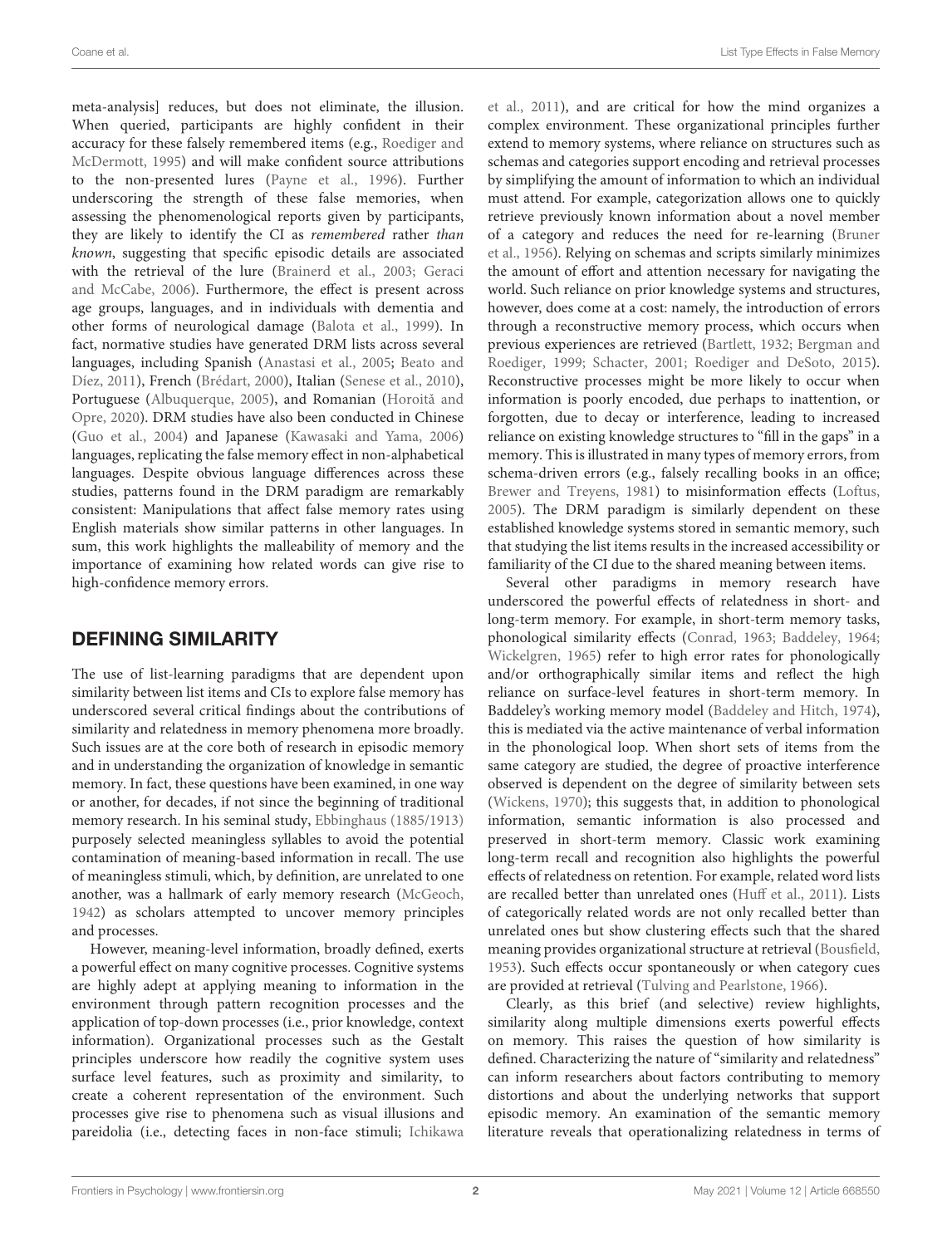meaning is far from straightforward. One of the fundamental debates in the literature concerns whether relatedness is driven by lexical-level associations or by semantic similarity [see [Kumar](#page-13-7) [\(2021\)](#page-13-7), for a recent review]. The former refers to the types of associations in the language that are due to co-occurrence or other types of experience. For example, cat and dog are related because they tend to be encountered in similar contexts (e.g., both are house pets, or are found in idiomatic expressions such as "it's raining cats and dogs"). Items like dog and leash are related because of a functional association [although some researchers argue that functional relations are a form of semantic relatedness; see [Lucas \(2000\)](#page-13-8), [Wu and Barsalou \(2009\)](#page-14-5)]. Conversely, semantic similarity is defined as similarity in terms of overlap of primitive features or category membership. In this case, cat and dog are related because they generally share physical features (e.g., fur, claws, four legs) and belong to the same category. In an extensive review of the semantic priming literature, [Hutchison \(2003\)](#page-12-17) concluded that automatic semantic priming, which refers to the facilitation observed when a target item (e.g., dog) is processed faster and/or more accurately when it is preceded by a related prime (e.g., cat) than an unrelated prime (e.g., pen), can occur following both associative relations and feature overlap. Overall, semantic priming tasks suggest that access to a target can be facilitated by associations and semantic similarity.

One of the most compelling lines of evidence in support of associative priming comes from mediated priming tasks. In such experiments, prime-target pairs are developed such that the prime and target are not directly related to each other, but indirectly related to a non-presented mediator that connects them (e.g., lion-stripes, in which the non-presented mediator is tiger; [Balota and Lorch, 1986\)](#page-11-15). Because mediated pairs do not share any features directly, they provide strong support for associative accounts of priming [\(Hutchison, 2003\)](#page-12-17). Conversely, priming from synonyms and antonyms is consistent with feature overlap accounts of priming. The traditional DRM lists used in most research contain a mixture of semantic and associative relations and as such, are consistent with both semantic and associative accounts of priming. As we discuss below (see Theories of False Memory in the DRM Paradigm), whether false memories in the DRM paradigm are due to semantic and/or associative processes is at the center of theoretical debates about the mechanisms that give rise to errors. Careful manipulation of the type of relation between list items and CIs can refine these theories.

Although meaning-based similarity is a powerful determinant of memory errors, cognitive systems are also highly tuned to detecting and identifying patterns and similarity in terms of surface features. In addition to semantic priming, priming can also occur when primes and targets are related phonologically and/or orthographically (i.e., form priming). It is beyond the scope of this work to provide a full review of the literature on these forms of priming effects [for reviews see [Rastle \(2007\)](#page-13-9), [Farrell et al. \(2012\)](#page-12-18), [Humphreys et al. \(2016\)](#page-12-19)]; such effects are robust in both spoken and written language. Whether priming is facilitatory or inhibitory depends on several factors, such as stimulus onset asynchrony, task demands, and masking, to name a few. However, there is consistent evidence that related primes do affect the time it takes to retrieve a target. One important element is that such effects are due to lexical level factors and are independent of meaning. Thus, form priming appears to be distinct from semantic priming.

Similarly, memory errors can emerge due to the encoding of formally or structurally similar items. For example, Koutstaal and Schacter [\(1997\)](#page-13-10), [Koutstaal et al. \(1999,](#page-13-11) [2003\)](#page-12-20) have repeatedly demonstrated false memories based on perceptual information for images (both meaningful and abstract), and [Zeelenberg et al.](#page-14-6) [\(2005\)](#page-14-6) reported false memories following the study of lists of non-words. Further, variants of the DRM paradigm using items that are related phonologically and/or orthographically have produced robust false memory rates (e.g., [Sommers and Lewis,](#page-14-7) [1999;](#page-14-7) [Watson et al., 2003\)](#page-14-8). Thus, similarity between list items and CIs—in terms of meaning or surface features—result in memory errors. In the present work, we provide an overview and review of research using the DRM paradigm to examine several manipulations of "similarity." The findings from this work can be used in testing theories for explaining false memory in this paradigm and further our understanding of how these factors affect memory more generally. We note that most of the work using verbal materials in this area has been conducted in English; where relevant, we include evidence from other linguistic and alphabetic systems.

# THEORIES OF FALSE MEMORY IN THE DRM PARADIGM

There are several current theoretical explanations of false memory. The activation-monitoring framework (AMF; Roediger et al., [2001\)](#page-13-12) emphasizes the role of automatic spreading activation in lexical/semantic networks (e.g., [Collins and Loftus, 1975\)](#page-12-21) that increases the accessibility or familiarity of the CI through shared pathways. In support of the role of activation-based processes, the degree to which list items and CIs are associated (backward associative strength, BAS) based on free association norms [\(Nelson et al., 2004\)](#page-13-13), is the best predictor of false recall and the second-best predictor of false recognition [\(Roediger et al.,](#page-13-12) [2001\)](#page-13-12). In addition, evidence that false memories emerge under divided attention conditions [\(Peters et al., 2008\)](#page-13-14), occur following incidental encoding tasks [\(Dodd and Macleod, 2004\)](#page-12-22), and via the presentation of list item distractors during a recognition test [\(Coane and McBride, 2006\)](#page-11-16), further supports the automatic nature of this process. The second process, source monitoring [\(Johnson et al., 1993\)](#page-12-23), can result in the misattribution of this activation to a studied event rather than to the internal generation of the CI. Source monitoring is a controlled, resource-demanding process that is necessary to avoid errors and, when it fails, an increase in false memories is observed. Evidence in support of this process is found in studies that have shown a reduction in errors when an explicit warning to avoid critical intrusions is given [\(Gallo et al., 1997;](#page-12-5) [McCabe and Smith, 2002;](#page-13-15) Neuschatz et al., [2003\)](#page-13-16), for individuals with higher working memory (e.g., [Watson et al., 2005\)](#page-14-9), and younger (vs. older) adults (Balota et al., [1999\)](#page-11-3), where the last two groups typically possess stronger memory monitoring capacities. Thus, the AMF includes two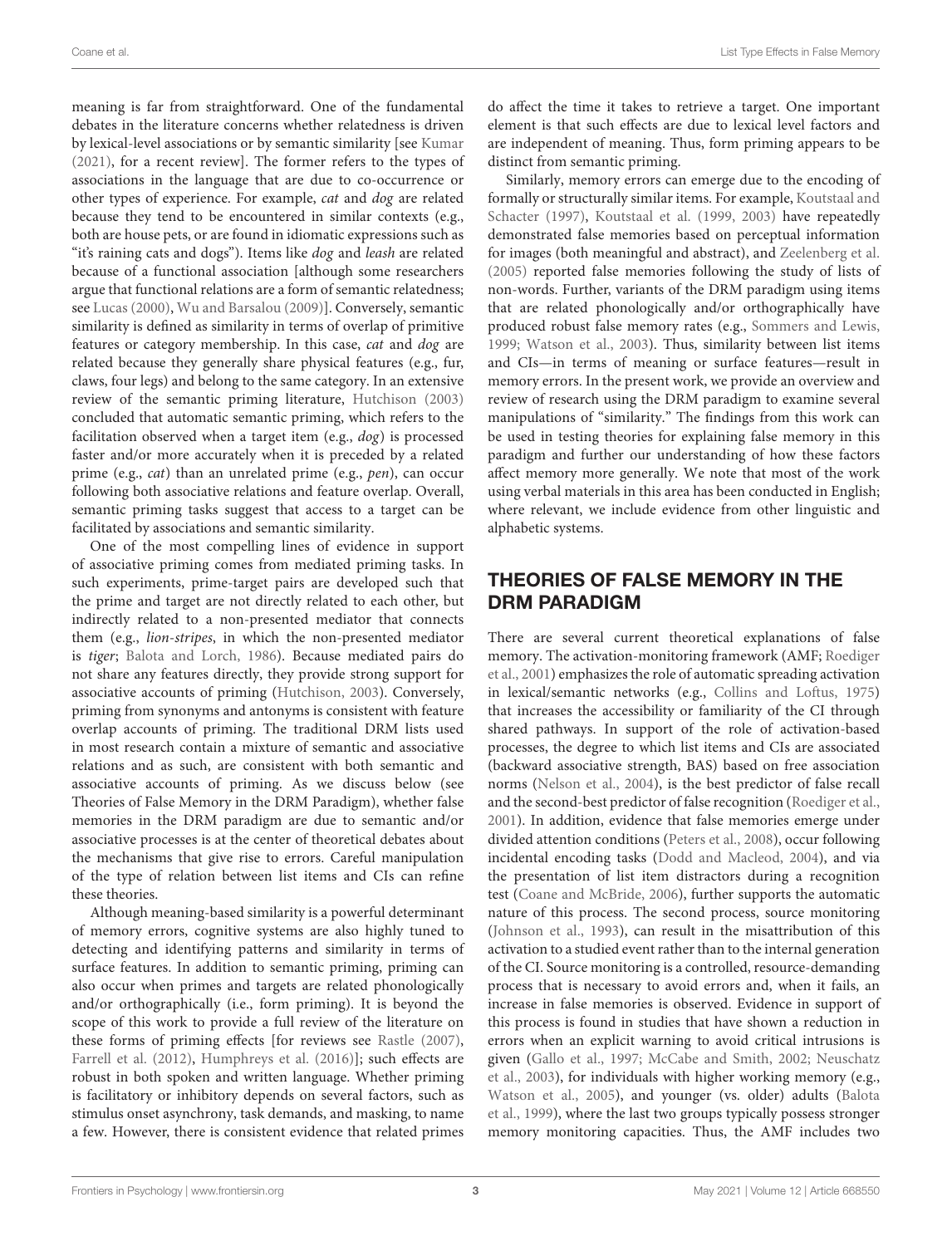opponent processes: an error-increasing activation process and an error-reducing monitoring process.

Separately, fuzzy-trace theory (FTT; [Brainerd and Reyna,](#page-11-17) [2002\)](#page-11-17) presupposes that upon experiencing an event, two parallel traces are stored: a verbatim trace, which preserves itemspecific and contextual information, and a persistent gist trace, which is based on the extraction of the general meaning of the encoded information. FTT attributes false memories to reliance on the gist trace based on the similarity between list items. CIs are consistent with the gist or thematic coherence of the list, leading to errors, whereas memory for list items can be supported by both gist and verbatim traces. Verbatim memory can serve to reduce errors through a process referred to as recollection rejection. Verbatim traces tend to decay more rapidly, whereas gist traces are persistent (e.g., Abadie and Camos, [2019\)](#page-11-18). Thus, FTT incorporates an error-increasing mechanism (gist memory) and an error-reducing mechanism (verbatim memory/recollection rejection). Evidence consistent with FTT includes findings that false memories are more persistent than veridical memories [\[Toglia et al., 1999;](#page-14-10) Seamon et al., [2002;](#page-13-1) but see [Colbert and McBride \(2007\)](#page-12-4)] and higher rates of false memories for lists with a stronger thematic coherence [\(Cann et al., 2011;](#page-11-19) [Carneiro et al., 2014\)](#page-11-20).

Finally, global matching models (GMM) such as MINERVA2 [\(Hintzman, 1986,](#page-12-24) [1988;](#page-12-25) [Arndt and Hirshman, 1998\)](#page-11-21) suggest that items are encoded in memory as feature vectors; related items share features, thereby leading to similar traces. The extent to which a retrieval probe matches vector traces stored in memory determines whether an item is recognized as studied or not. The feature matching process results in a familiarity echo signal that is stronger with more feature overlap between a probe and the memory traces. Feature overlap is summed for each study-test item comparison, which results in an activation value. Activation values are then summed across item comparisons to provide a familiarity level for each test probe. Because CIs, by definition, share features with all studied list items, when presented as probes they will likely elicit a strong level of familiarity due to the summed activation from the feature matches across the items, thereby leading to an incorrect old response. One advantage of these models is that they can readily account for false memories for non-words [\(Zeelenberg et al., 2005\)](#page-14-6) or abstract images [\(Koutstaal et al., 2003\)](#page-12-20), as they do not require preexisting mental representations that would result in activation or gist extraction. Some also assume that when a test probe is compared with an encoded trace and overlapping features are found, all of the traces' features are activated as activation spreads from those features that overlap with the probe [\(Hintzman,](#page-12-24) [1986\)](#page-12-24). Furthermore, these models have flexibility in defining what the features that are stored in memory traces are and include semantic features as well as surface level features.

A common factor across these theories is that they attribute an important role to similarity in veridical and false memory effects. As noted above, similarity can be defined in terms of lexical/associative properties (e.g., shared connections in associative networks), semantic properties (e.g., shared conceptual and taxonomic features), or structural properties (e.g., shared orthographic or phonological features). In the AMF, similarity is defined in terms of connections between nodes in lexical and semantic networks; in FTT, similarity is based on gist traces that are meaning-based; and in GMM, similarity emerges through shared features that are stored with each memory trace, broadly defined. Thus, exactly how similarity or relatedness is defined varies somewhat across theories. By manipulating the type of list and its relationship to a non-studied CI, we have explored the effects of varying types of similarity on veridical and false memory in a variety of memory tasks, assessing short- and long-term memory, using recall and recognition tasks, priming tasks, and in younger and older adults. Here, we review prior research manipulating list type. To preview our conclusions, all forms of similarity we have manipulated thus far have resulted in reliable error rates and the effects on veridical memory were variable, suggesting that multiple forms of relatedness support both accurate and erroneous memory.

# DECOMPOSING SEMANTIC AND ASSOCIATIVE SIMILARITY

As noted above, a core question in the field of semantic memory concerns the nature of the representations, their organization, and, by extent, how relatedness is defined. If knowledge is primarily represented and organized along shared meaning, such as category relatedness, then shared primitive features (e.g., has skin, has four legs, breathes) would be critical in determining whether two concepts, and the words that represent them, are related. Conversely, if organization relies more on shared occurrence or broader principles of association, the connections between items would not depend on shared features as much as on more broadly defined relations and on cooccurrence in similar contexts (e.g., [Landauer and Dumais,](#page-13-17) [1997\)](#page-13-17). Manipulations of list type in the DRM paradigm have explored the question of what sorts of items elicit greater false memory. In broad terms, researchers have distinguished between categorical lists, in which the CI is either a member of the same category as the list items (e.g., a list of fruits with apple as the CI) or a category superordinate (e.g., a list of fruits with fruit as the CI), and associative lists, in which the list items and CIs are related based on free association norms (e.g., a list of items related to the CI fruit includes words such as pie, basket, and bowl). The first two types reflect semantic level relationships, whereas the latter relies more on associative and lexical relationships (although the two types of relationships are often confounded). In what follows, we use the term categorical to refer to relationships that depend on category co-occurrence or membership and shared features and the term associative to refer to relationships based on lexical co-occurrence.

Early research attempting to examine the roles of associative and categorical relations in the DRM found that associative lists resulted in higher false memory [\(Buchanan et al., 1999\)](#page-11-22) and larger priming effects [\(Smith et al., 2002\)](#page-14-11) than categorical lists. Other work [\(Dewhurst et al., 2007;](#page-12-26) [Knott and Dewhurst, 2007;](#page-12-27) [Knott et al., 2012\)](#page-12-28) found that manipulations such as divided attention at encoding or manipulations of list presentation (e.g., blocked vs. random) exerted parallel effects on false memories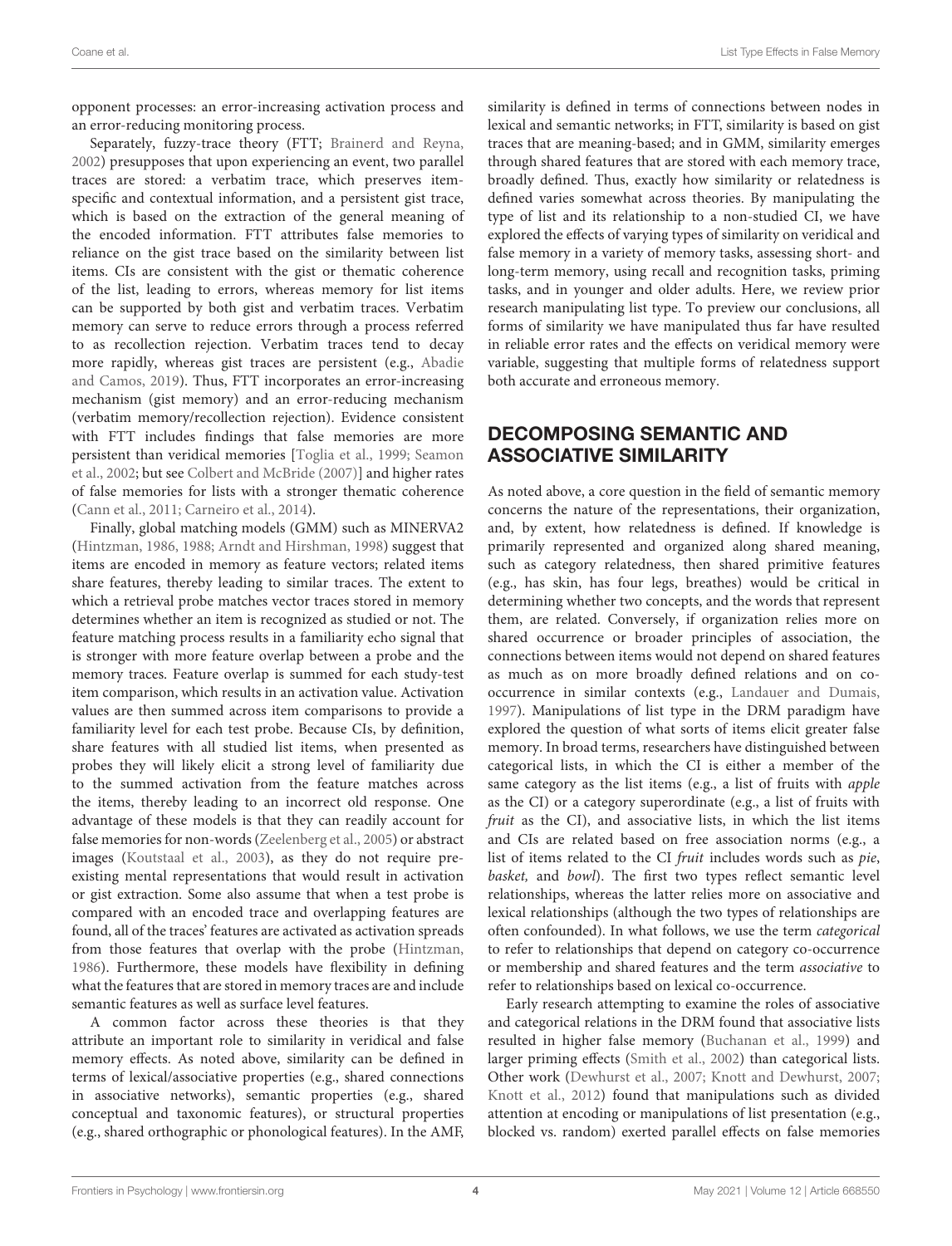for both list types. An important factor, however, is that BAS was higher in associative than categorical lists, introducing a potential confound. When BAS was matched, however, false memories were equivalent across list types, although the lists were not "pure" in that associative lists also included some category coordinates [\(Knott et al., 2012\)](#page-12-28). In contrast, [Park et al. \(2005\)](#page-13-18) reported higher rates of false recall and false recognition for associative than for categorical lists, even after controlling for BAS. Because BAS is a strong driver of false memory (Roediger et al., [2001\)](#page-13-12) and some types of semantic relations, specifically synonyms, situation features, and taxonomic relations, are predictors of BAS [\(Cann et al., 2011\)](#page-11-19), it can be difficult to tease apart the effects of association from those of shared features. To address this, we [\(Coane et al., 2016,](#page-11-23) [2020\)](#page-12-29) developed novel lists that were matched in BAS but differed in whether they shared basic features. Non-categorically associated (NCA) lists consisted of associates to a CI that did not share features or come from the same category (e.g., dog CI with bone, bark list items), whereas categorical plus associative lists (C+A) lists had equivalent levels of BAS as the NCA lists, but also shared features and/or came from the same category (e.g., dog CI with cat, wolf list items). Thus, for each CI, we had two lists: one that shared features and one that did not. Norming studies confirmed that feature similarity was greater in the C+A lists than in the NCA lists. Importantly, the lists were matched not only in BAS, but along several other dimensions [e.g., word frequency, connectivity, semantic distance according to the Latent Semantic Analysis; [Landauer and Dumais, 1997;](#page-13-17) see [Coane et al. \(2016\)](#page-11-23), for details on list development and pre-testing]. We underscore the importance of matching the lists on key dimensions that are known to influence word recognition and lexical access. Although the relationship between access and activation is not fully understood, if a given item is accessed faster, this could result in more activation than an item that requires more time to access (cf. [Westbury et al., 2002\)](#page-14-12).

Under these conditions, C+A lists have reliably elicited higher false memory rates than NCA lists in both recall and recognition tasks [\[Coane et al., 2016,](#page-11-23) [2020;](#page-12-29) see also [Montefinese et al. \(2015\)](#page-13-19)]. This suggests that, above and beyond activation as captured by BAS alone, semantic or feature similarity results in an increase in false memory, a phenomenon we refer to as a feature boost. One possibility is that shared features provide additional activation beyond that which comes from associations. Semantic priming research suggests that, when primes and targets are category coordinates, such as goat-dog, coordinates that are associated, such as cat-dog, generate larger priming effects than those that are not, a phenomenon referred to as an associative boost [\(Hutchison,](#page-12-17) [2003\)](#page-12-17). In other words, associations and semantic similarity might exert additive effects on target or CI accessibility.

An alternative account of the feature boost is that there are differences in the extent to which error-reducing mechanisms, such as monitoring or recollection rejection, are effective. Although warnings generally reduce false memories, their effectiveness varies with the identifiability of the CI. Specifically, when the CI is easier to identify [\(Neuschatz et al., 2003;](#page-13-16) Carneiro et al., [2012;](#page-11-24) [Huff et al., 2012,](#page-12-6) [2018\)](#page-12-30) or when CIs are strongly thematically related to lists [\(Carneiro et al., 2014\)](#page-11-20), warnings are more effective. To test whether the effect was due to differential CI identifiability, we [\(Coane et al., 2020\)](#page-12-29) compared false memory for  $C + A$  and NCA lists after a warning or after participants were instructed to guess the CI. The guessing task provided an estimate of how accurately participants could identify the CI, as well as an implied warning given that participants were tasked with identifying a "missing" item. Although CIs from  $\mathrm{C} + \mathrm{A}$  lists were more difficult to identify, an explicit warning was equally effective at reducing errors in across list types. Importantly, when participants were able to correctly identify the CI, false alarms were equivalent across list types. Further, conditional analyses on recognition responses as a function of prior recall (one of the post-list task conditions) indicated that the feature boost only occurred when CIs had not been recalled previously. In other words, prior recall or correct guessing eliminated the feature boost effect, indicating that the feature boost in recognition only occurred when CIs were not explicitly identified either by guessing or prior recall. Thus, the feature boost does appear to be due, at least in part, to difficulties in discriminating, and thus rejecting, the CI.

In addition to our approach to separate the effects of associative and thematic similarity by holding BAS constant, other work has addressed the core question of how to tease apart semantic and associative similarity. Specifically, Brainerd et al. [\(2020\)](#page-11-25) created a pool of 120 four-item DRM lists that varied widely in their mean BAS values and in their degree of semantic similarity between list items and CIs. All lists were normed to determine a measure of gist strength (GS) and empirically examine how BAS and GS jointly influence false recognition. They concluded that GS reliably predicted CI false recognition across levels of BAS, whereas mean BAS only predicted CI false recognition when mean GS was low.

Although in the present review we have focused on the comparison of categorical and associative lists, another manipulation is worth noting. [Hutchison and Balota \(2005\)](#page-12-31) attempted to decouple associative strength from meaning or gist by developing lists in which the CI was a homograph (e.g., fall). In critical conditions, the list included items related to both meanings of the CI (e.g., stumble, trip as well as autumn, leaves). Thus, the meaning of the list items was associated to the CI at a lexical level, but the two halves of the list converged on two distinct meanings at the semantic level. False memories for these lists were compared to DRM lists in which all list items converged upon a CI with a single meaning. Critically, BAS was held constant between list types. False memories were equivalent across homograph lists and DRM lists both when homograph lists were blocked by meaning and when meanings were alternated within a list, indicating that divergent meanings exerted less of an effect than associations of any meaning, even when divergent meanings were less consistent with alternating presentations. More recently however, [Huff et al. \(2015\)](#page-12-8) reported that blocked homograph lists could increase false recall relative to alternated lists, but only when the test was delayed. Taken together, these findings suggest that the influence of meaning and associative information on false memories is complex and variable.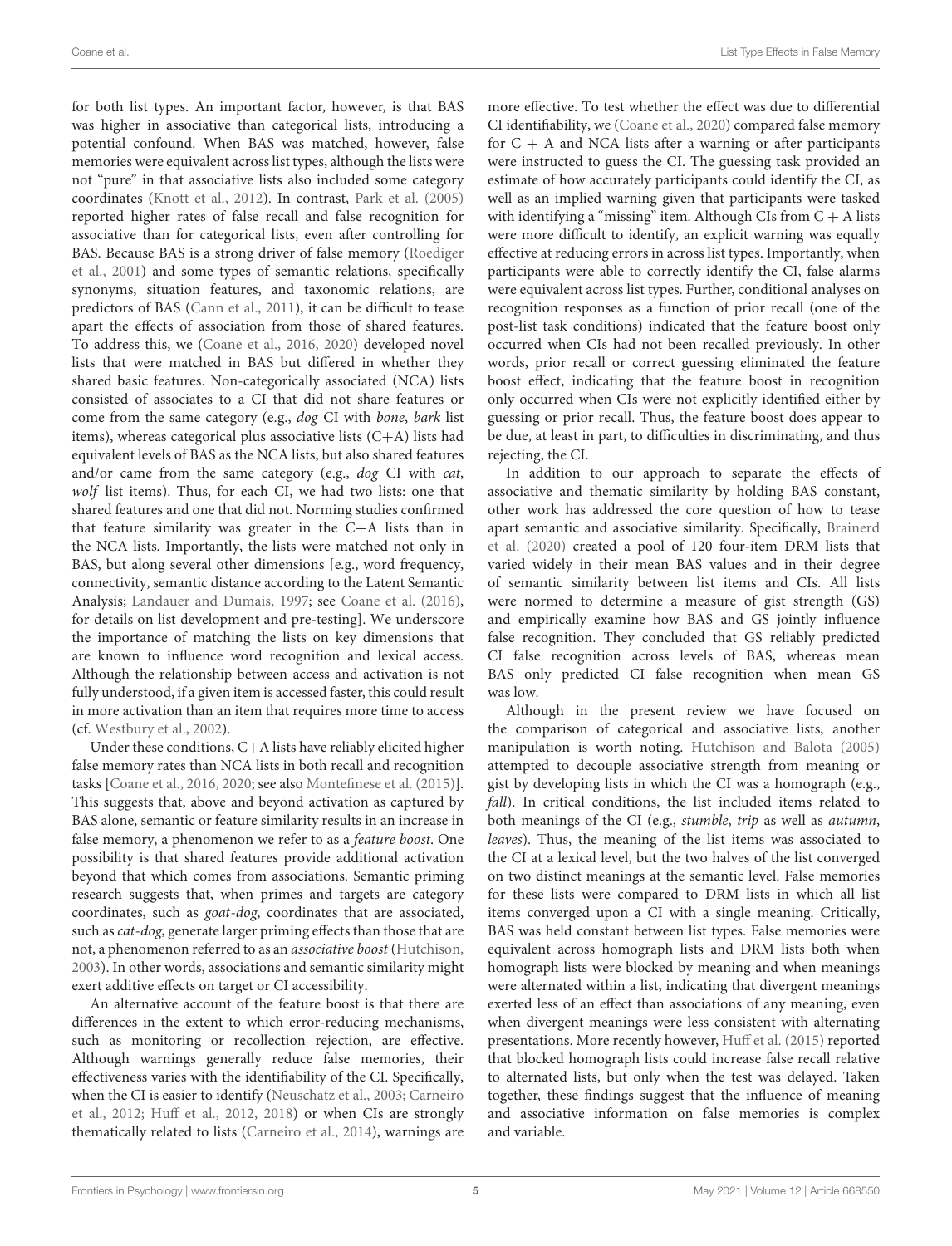Before discussing the theoretical explanations of these effects, we wanted to address some recent extensions of this work. First, we examined the effects of warnings and guessing the CI from NCA and C+A lists in a sample of older adults. Healthy aging is associated with preserved automatic processes and declines in controlled processing, and older adults have equivalent or elevated false memories compared to younger adults (e.g., [Schacter et al., 1997;](#page-13-20) [Balota et al., 1999;](#page-11-3) [Liu and Cao,](#page-13-21) [2002;](#page-13-21) [Huff and Aschenbrenner, 2018;](#page-12-32) [Pansuwan et al., 2020\)](#page-13-22). Older adults are also less likely than younger adults to benefit from a warning [\(McCabe and Smith, 2002\)](#page-13-15), and there is evidence of different lifespan time courses for reliance on taxonomic (i.e., categorical) and associative or thematic information (Mirman et al., [2017;](#page-13-23) [Belacchi and Artuso, 2018\)](#page-11-26). Categorical information depends on more abstract and complex knowledge systems, and this organizational system emerges later in childhood compared to associative or thematic organization. As adults age, they benefit less from categorical information in recall compared to younger adults [\(Huff et al., 2011\)](#page-12-16), whereas the benefits of associative or thematic information show less of a decline. Thus, it was possible that the feature boost would not be observed for older adults, who might rely, instead, more heavily on associative information.

In a study similar in design to [Coane et al.'s \(2020\)](#page-12-29), a sample of 120 healthy older adults were assigned to one of the same four conditions in the study with young adults (Coane et al., [in preparation\)](#page-11-1): guess the CI, complete math problems (a no-retrieval control condition), complete a free recall task, or complete the free recall task with a warning. A final recognition test was then completed. The data were analyzed in conjunction with the younger adult data from [Coane et al. \(2020\)](#page-12-29) to examine possible age differences. Older adults were less likely to correctly guess the CI for both C+A and NCA lists compared to younger adults and correct guesses were much higher for NCA lists than for C+A lists. Overall, younger and older adults' identification of the CIs was similarly affected by the different types of list relations. Free-recall performance revealed that warnings were effective for both younger and older adults in decreasing false recall of the CI, but again, there was no interaction with age or with condition. Veridical recall did not differ by age or condition, although, consistent with our earlier work,  $C + A$  list item recall was significantly greater than NCA item recall.

Older adults' performance on the final recognition test<sup>[1](#page-5-0)</sup> also mirrored the results in younger adults: Warnings reduced false recognition overall, significantly so relative to the no-warning recall condition, indicating they were still effective on a delayed test. Importantly,  $C + A$  lists elicited higher false alarms than NCA lists, and, although older adults had higher false alarms overall vs. younger adults, age did not interact with list type or condition.

Thus, older and younger adults do not differ in the extent to which the feature boost occurs. Furthermore, the lack of age differences suggests that the effect might be driven in large part by

processes that are unaffected by age. CI identification, although lower in older than younger adults, appears to be one such process: If the CI is identified, participants appear to be able to use this information to reduce errors. However, because the CIs from  $C + A$  lists are less likely to be identified, the process is more likely to fail for these lists, resulting in higher error rates.

We have also examined the feature boost in short-term memory using a modified Sternberg task [\(Sternberg, 1966\)](#page-14-13) with DRM lists [\(Xu et al., 2017\)](#page-14-14). Participants studied lists of six items from a  $C + A$  or an NCA list and, after each list, responded to a single probe: the CI, a studied item from the set, or a nonstudied item from the same list. False alarms to both CIs and non-studied items were higher for C+A than NCA lists; thus, a feature boost was found even under immediate test conditions when very short lists were studied. This suggests that the errorincreasing effects of additional similarity in terms of features emerges rapidly and occurs when participants should be able to accurately monitor the source of an item's familiarity (because of the small set size and short delay). Overall, based on both our published and unpublished work, when CIs are both associatively related and share features with list items, false memories are greater than when there are no shared features present. The effect is robust across warning conditions, test type, and age.

Turning to how the three primary theoretical accounts can accommodate these findings, the AMF has difficulty explaining the difference in false memories across NCA and  $C + A$  lists given the equivalent BAS across list types. The automatic activation process, which is assumed to be predicted by BAS, should be equivalent. One possible explanation is that multiple sources of activation, lexical level associations and semantic level conceptual representations, are independent of one another and contribute separately to affect the activation or accessibility of the CI. This suggests that associations, as captured by free association norms, might be "missing" some important aspects of similarity or relatedness. In addition, the AMF cannot readily account for independent effects of forward associative strength (FAS, or the extent to which CIs elicit the list items in free association; [Arndt, 2015\)](#page-11-27), because the CI is not encoded, and thus, would not directly activate the list items, unless a complex process of mediated activation occurs. Conversely, this account can readily accommodate the findings from homograph lists, which appear to be driven by associative strength independent of meaning. As this review shows, similarity is a complex construct that reflects multiple layers and levels that might include several different features, including categorical, associative, lexical, orthographic, and semantic relations.

Conversely, FTT can quite readily accommodate the feature boost in long-term tests: Given that false memories are supported by gist traces, which depend heavily on thematic similarity, items sharing many features are likely to give rise to a stronger, more coherent gist. Thus, the benefit from shared features fits nicely with this theory. In addition, the evidence from [Brainerd et al.](#page-11-25) [\(2020\)](#page-11-25), that GS predicts false recognition whereas BAS only does so when GS is low, makes FTT a viable explanatory mechanism for these effects because GS is assumed to influence gist extraction and gist-sensitive retrieval processes. However, the fact that C + A CIs were harder to identify could be problematic, given

<span id="page-5-0"></span><sup>&</sup>lt;sup>1</sup>Recognition analyses are reported on corrected false recognition, calculated by subtracting false alarms to CIs related to non-studied lists from false alarms to CIs related to studied lists (lists were counterbalanced across conditions). Thus, the analyses correct for differential baseline false alarm rates.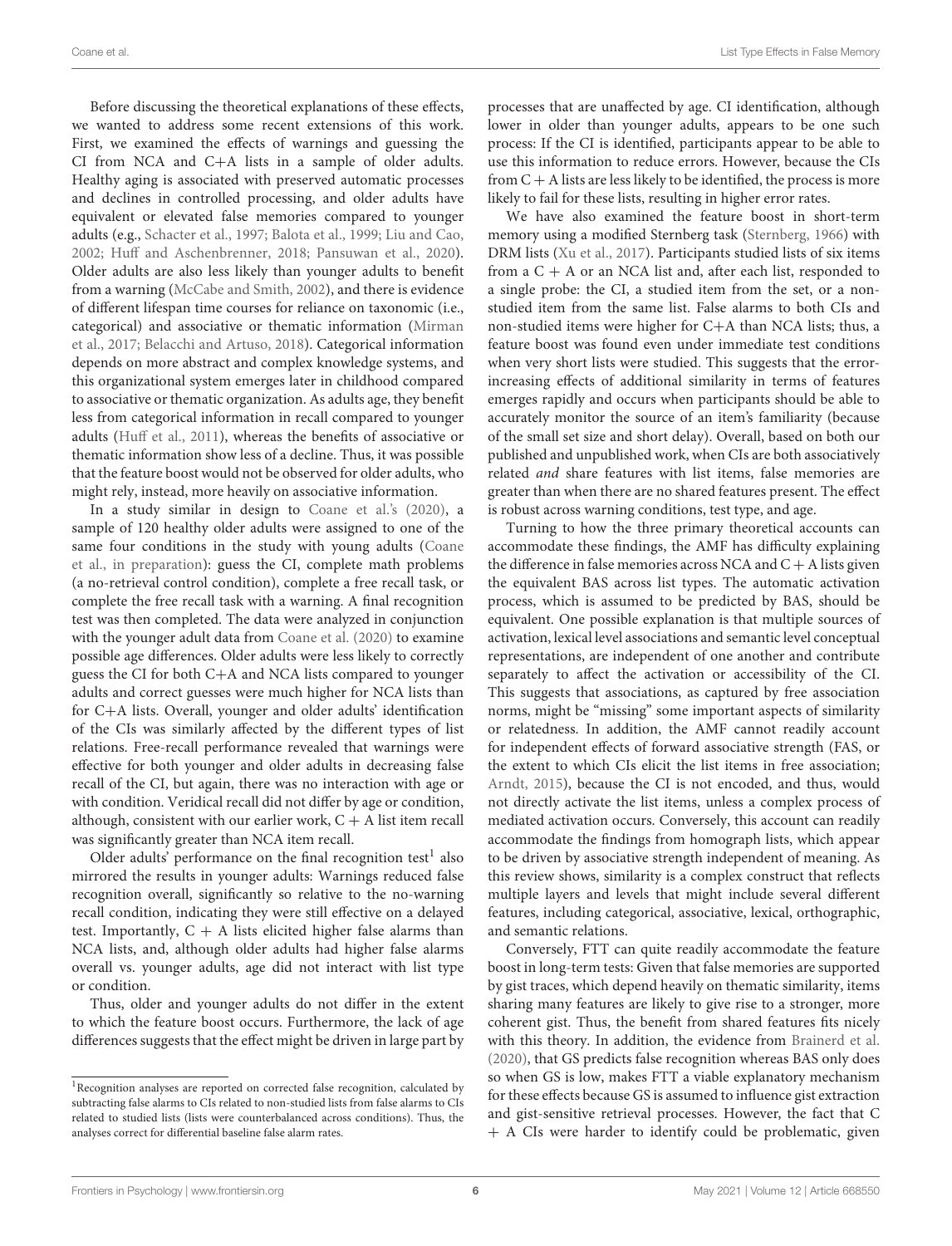that a stronger gist should be easier to identify. In addition, the feature boost effect in short lists with immediate tests is not consistent with this description because with short lists and delays, verbatim information should be more heavily relied on than gist for recognition responses, resulting in a reduction in the feature boost effect. Further, FTT has difficulty accommodating the results of the homograph lists: Theoretically, the mixed lists include two distinct gists, which should result in the storage of two weaker gist traces than lists with a single meaning convergence. However, the increased false recall for blocked over alternated lists on delayed but not immediate tests is consistent with FTT, suggesting that the stronger gist from blocked lists persists over time.

Unlike the other two models, GMMs can account for both sets of findings if the similarity between the stored and test traces is a function of both lexical level associations and primitive features. Because these models assume that many types of features (semantic associations, categorical features, and structural/lexicographic features) are stored during encoding and then compared with test probes during retrieval, any type of overlap would presumably increase activation, and in turn familiarity, for the CIs at test. For both the feature boost effect and false memories for homograph lists, these models describe retrieval responses based on activation of all the different types of features involved. Thus, GMMs predict a feature boost effect for C+A lists due to the larger amount of feature overlap with list item traces compared with NCA lists and a similar (or larger) amount of overlap in features for homograph lists compared with standard DRM lists.

# MANIPULATIONS OF ASSOCIATIVE SIMILARITY: MEDIATED LISTS

Despite its difficulty with the feature boost effect, the AMF fares better with results from studies examining mediated associations. One of the primary assumptions of the AMF is that false memories are the result of activation in lexical and semantic networks, which results in the indirect activation of the CI. Consistent with this, longer lists result in higher false alarm rates [\(Robinson and Roediger, 1997;](#page-13-24) [Coane et al.,](#page-11-0) [2007\)](#page-11-0). Network models, such as [Collins and Loftus's \(1975\)](#page-12-21), include dense networks of nodes, representing words and concepts, that are connected via pathways; the length of a pathway reflects the strength of the association between two nodes. Through a spreading activation mechanism, activation of one node results in an increase in activation of all nodes connected to it. Furthermore, this initial burst of activation continues to spread in a graded fashion throughout the network. Consistent with this assumption, mediated priming has been obtained for nodes separated by one [\(Balota and Lorch,](#page-11-15) [1986;](#page-11-15) [Coane and Balota, 2011\)](#page-11-28) or two [\(Chwilla and Kolk,](#page-11-29) [2002\)](#page-11-29) mediators.

According to the AMF, then, studying a list of items that are directly related to an associate of the CI but are not themselves directly related to the CI, should result in increased activation of the CI. For example, for the CI river, directly related items include water, boat, and swim. The mediated list includes faucet (related to water, but not to river according to the Nelson et al., [2004,](#page-13-13) free association norms), yacht (related to boat, but not *river*), and pool (related to *swim*, but not to *river*). To test whether mediated lists can create false memories for such CIs, [Huff and Hutchison \(2011\)](#page-12-33) had participants study mediated lists that were immediately followed by a free-recall test or arithmetic problems (i.e., a control condition). Following completion of several study list-recall/arithmetic cycles, all participants completed a final recognition test. On the initial test, false recall of mediated CIs was not found, however, reliable false recognition of mediated CIs was found on the final test. Additionally, mediated false recognition was greater for participants who completed initial recall tests vs. arithmetic problems. Thus, consistent with an implicit AMF, false memory for CIs was found in the absence of a list theme that is directly related to the CI and this pattern was restricted to the delayed recognition test. This pattern indicates that activation processes leading to mediated false memories are likely implicit in nature, do not occur on a recollection-heavy free-recall test, and only emerge on recognition when implicit familiarity-based processes contribute to memory responses. Mediated false recognition effects were also found across different study durations (3,000 ms vs. 500 ms) and following a guessing task where participants were asked to generate the mediated CI immediately after study. Correct guessing of mediated CIs was very low, providing additional evidence regarding implicit processes that occur with mediated lists.

In a second series of experiments, [Huff et al. \(2012\)](#page-12-6), developed new mediated lists that utilized the same CIs in the original DRM lists [\[Roediger and McDermott, 1995;](#page-13-0) [Stadler et al., 1999;](#page-14-15) see [Huff et al. \(2012\)](#page-12-6), for details]. Thus, for each CI, we included a direct list (i.e., the traditional list of DRM associates) and a mediated list. Participants intentionally encoded each list and performed one of four tasks that were completed immediately after study: arithmetic problems, free recall, free recall with a warning about the nature of the DRM lists, or the guessing task. Again, very few participants were able to successfully guess the CI from the mediated lists, confirming the lack of a clear theme. Warnings were effective at reducing intrusions of the CI for direct lists, and false recall of mediated CIs was very low. However, on a final recognition task, CIs from mediated lists were indeed again recognized at significant rates, consistent with spreading activation processes in AMF. More importantly, warnings and the guessing task increased false alarms to mediated CIs relative to the recall task, whereas they decreased false alarms to direct CIs. This ironic effect of guessing suggested that the additional elaborative processing participants engaged in while trying to identify the CI increased its activation. However, the difficulty in identifying the CI rendered the warnings—both the explicit warning given in the recall condition and the implied warning in the guessing condition—ineffective. A highly similar pattern of results was observed in an aging sample [\(Coane et al., 2016\)](#page-11-23). Because older adults typically show preservation of automatic processes along with declines in more controlled processes [\(Balota et al., 2000\)](#page-11-30), the age invariance of the effect is consistent with the involvement of automatic activation processes.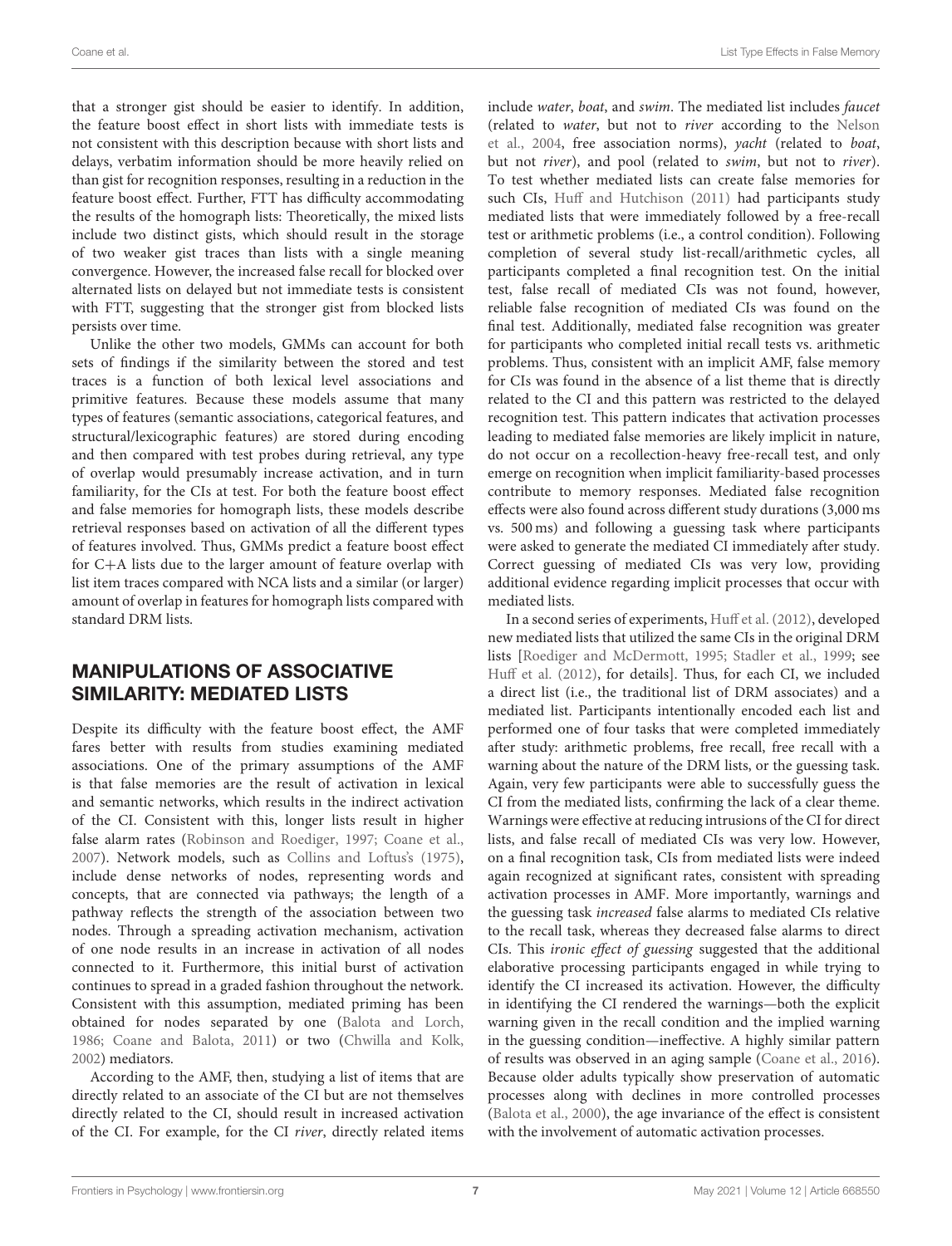More recently, we have further evaluated implicit activation processes of mediated lists using a semantic-priming paradigm. Specifically, we [\(Huff et al., 2021\)](#page-12-34) presented participants with mediated study lists which were immediately followed by a test list in which the CI was presented in the first, third, or eighth test positions to assess the time course of CI activation following study. Participants were tasked with responding to test items using either a semantic-classification task (concrete vs. abstract decisions), a pronunciation task (reading test items aloud), or an old/new recognition task, in which the first two tasks assessed response latencies. Mediated false recognition patterns were again in evidence, and this pattern was consistent across test positions. Importantly, CI priming was also found across test positions and this pattern was greatest in the first test position, but declined (though remained statistically reliable) across the remaining test positions. Priming was similar on both classification and pronunciation tasks. Moreover, the shape of this priming pattern is consistent with spreadingactivation processes which are argued to dissipate as time and the number of intervening items between prime(s) and target increases.

Overall, the results of our work examining mediated false memories is consistent with the AMF, given its reliance on spreading-activation mechanisms in existing semantic networks. The ironic effects of guessing and warnings provide further support for the role of monitoring processes: When monitoring fails due to a failure to identify the CI, false alarms increase. Although the activation process is assumed to be automatic and thus does not require attentional processes, sustained attention, and elaboration can increase or maintain activation [\(Neely,](#page-13-25) [1977\)](#page-13-25). In addition, the sustained focus and retrieval attempt can strengthen an episodically formed network of associated items resulting in a more persistent trace when a retrieval mode is engaged [\(Tulving, 1983;](#page-14-16) [Meade et al., 2007\)](#page-13-26). Mediated false memory is challenging for FTT: The lack of thematic consistency renders the gist extraction process difficult if not impossible, as shown by the difficulty participants have in identifying the CI. Thus, it is not clear at present, how this theoretical approach can accommodate these findings. However, GGMs might be able to account for these results due to the activation of all of a trace's features when overlap with the test probe is found [\(Hintzman, 1986\)](#page-12-24). If one assumes that mediated items share sufficient features with the CI itself to activate all the mediated items' features (e.g., the presentation of the CI river activates the "water" feature of list item faucet, which matches that feature of the CI), then the features that do overlap between them might be similar enough that the familiarity echo would be of sufficient strength to elicit an incorrect response. However, this assumption would lead one to predict lower rates of false alarms for mediated than direct list CIs but similar patterns for these rates across task conditions, and as the results of these studies show, there is a dissociable pattern of false alarms for mediated and direct list CIs across math, recall, and guessing/warning conditions [\(Huff and Hutchison, 2011;](#page-12-33) Huff et al., [2012\)](#page-12-6). Thus, these results present some difficulty for the GMMs.

## MANIPULATIONS OF STRUCTURAL SIMILARITY: PHONOLOGICAL AND ORTHOGRAPHIC LISTS

Another form of similarity that results in significant false memories in recall and recognition is in terms of structural elements, namely shared phonemes and graphemes. Orthographically and/or phonologically similar items (hereafter, we refer to them as phonological associates for brevity) share spelling and/or pronunciation with the CI, generally in the absence of shared meaning. For example, the phonological list for the CI sleep includes items such as sleet, keep, and steep. The items often, but not necessarily, rhyme or share the first letters or letter clusters. Although the effects of phonological similarity on memory, particularly short-term memory, have been welldocumented for decades, after the publication of Roediger and McDermott [\(1995\)](#page-13-0) these effects were more systematically explored in long-term memory tasks, specifically false memory. [Sommers and Lewis \(1999\)](#page-14-7) developed phonologically related lists using parameters from the Neighborhood Activation Model (NAM; [Luce and Pisoni, 1998\)](#page-13-27), which specifies that, in spoken word recognition, words are organized in similarity networks based on shared phonemes. In this model, a neighbor is an item that differs from another item based on a single phoneme; it is thus comparable to [Coltheart et al.'s \(1977\)](#page-12-35) metric for quantifying orthographic neighbors (i.e., words that differ by a single grapheme).

Research using the DRM paradigm can inform researchers on the interactions between visual word recognition and memory processes, which are often examined separately (e.g., Westbury et al., [2002;](#page-14-12) [Cortese et al., 2008;](#page-12-36) [Hutchison et al., 2018\)](#page-12-37). Specifically, this paradigm can be used to test predictions of word recognition models and results suggest some long-term maintenance or persistence of verbatim information. Many models of word recognition, whether spoken or written, assume that activation levels are determined by the relationship between words or word components (e.g., onset, syllable, coda). For example, [Coltheart et al.'s \(1993\)](#page-12-38) dual process model assumes that similarity is defined within each lexicon; for example, in the orthographic lexicon, shared letters result in neighbor activation. In [Plaut et al. \(1996\)](#page-13-28) model, which is based on parallel distributed processing, shared sublexical nodes become active and facilitate related target access.

[Westbury et al. \(2002\)](#page-14-12) attempted to identify which specific sublexical components were most important in determining false memory rates by developing lists that shared the initial phoneme, the head (first two phonemes), or the rime (last two phonemes) with a monosyllabic CI. Head and rime related lists both elicited greater false recognition than initial phoneme lists, although all three list types elicited greater false alarms than completely unrelated controls. However, they did not find evidence suggesting the effect was driven by orthographic overlap, even though lists were presented visually. In contrast, [Cortese et al. \(2008\)](#page-12-36) did find that false memories increased when lists had both high phonological and orthographic overlap, relative to when orthographic overlap was low. These effects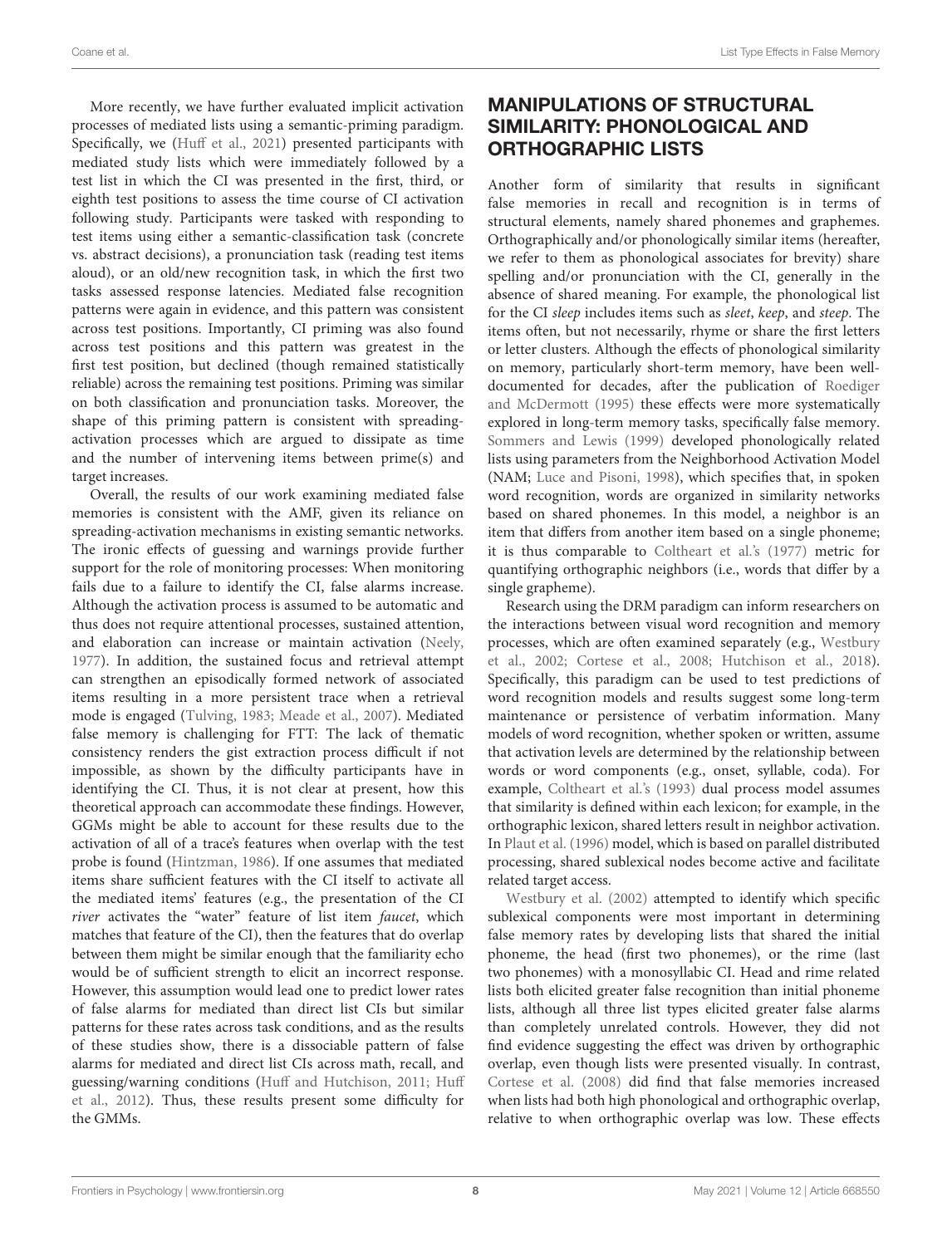have also been tested in Chinese (a logographic language where characters that differ in written forms can be pronounced similarly, as in English, but similarly written characters can also be pronounced differently). [Qu and Ding \(2010\)](#page-13-29) found false recognition of CIs with phonologically associated Chinese lists. Furthermore, the degree of similarity did not appear to affect false memory because list items that shared the same syllables or items that only shared onsets or rhymes with the CI produced similar false alarm rates. Using orthographically associated Chinese lists, researchers also observed false recognition of CIs [\(Qu et al., 2010\)](#page-13-30). In contrast to what was found with phonologically similar lists, false recognition rates were positively related to similarity, as reflected by higher false recognition rates when the CIs shared a larger orthographic overlap (i.e., tonetic symbol) with the list items. This differential pattern might originate from the logographic nature of Chinese language, such that the orthographic information is more associated with semantic content than the phonetic information [\(Lin and Han, 1999\)](#page-13-31).

In further tests in English, [Hutchison et al. \(2018\)](#page-12-37) found that adding a single item that shared the initial phonemes with a CI to eight associates in studied lists resulted in a significant boost in false recall and specifically in false remember responses to recalled CIs. This is consistent with models of spoken word recognition that suggest that initial phoneme information is important in narrowing a pool of potential neighbors during word recognition, such as the cohort model (Marslen-Wilson and Tyler, [1980\)](#page-13-32). Of particular interest is the finding that the addition of the phoneme overlap item only affected false memory when it was presented after the associates and not before, consistent with the cohort model's predictions that context pre-activates potential targets and phonological information provides a selection mechanism.

In sum, lists consisting of neighbors of a CI have elicited robust false memories in both recall and recognition tasks, in some cases comparable to those obtained using semantically related lists. These findings have since been replicated many times (e.g., [Oliver et al., 2016;](#page-13-33) [Finley et al., 2017\)](#page-12-39), confirming that structural similarity between list and lure items results in elevated false memory rates. In some cases, phonological lists yield similar false memory rates to semantic lists (e.g., Sommers and Lewis, [1999\)](#page-14-7), but in other cases, phonological lists elicit lower rates of false memory (e.g., [Watson et al., 2003\)](#page-14-8). At very rapid presentation rates (i.e., 20 ms/item), phonological lists yield higher false recall rates than semantic lists; as presentation rates increase, the opposite occurs [\(McDermott and Watson, 2001;](#page-13-34) [Ballardini et al., 2008\)](#page-11-31). This suggests that early in processing, similarity in terms of surface features is more critical than similarity in terms of semantic properties. Given that longterm memory is heavily dependent on semantic coding and that surface level information is quickly lost [\(Sachs, 1967\)](#page-13-35), this finding is not particularly surprising.

More recently, we [\(McBride et al., 2019\)](#page-13-36) examined phonological false memories in a short-term memory task. The phonological coding of verbal material in short-term stores is one of its key characteristics; thus, we expected to find elevated errors to phonologically related CIs. Prior work (e.g., Coane et al., [2007;](#page-11-0) [Atkins and Reuter-Lorenz, 2008;](#page-11-32) [Flegal et al., 2010\)](#page-12-40) had extended the DRM to short-term memory tasks, finding reliable error rates with lists as short as four or five items and test delays as short as 1 s. In our work, we directly compared semantic and phonological lists using a modified [Sternberg](#page-14-13) [\(1966\)](#page-14-13) task. Using materials from [Watson et al. \(2003\)](#page-14-8), we created lists of six phonological and six semantic associates for each CI. After each list, a single probe was presented: the CI, a studied list item, or a non-studied associate from the same list. In addition to replicating findings of semantically driven false alarms that exceeded those for non-studied probes, false alarms to phonologically related CIs were much greater than those to semantically related CIs. Thus, in the short-term, memory errors in the DRM paradigm are more sensitive to structural/phonological similarity to the CI than to semantic similarity. Interestingly, when directly comparing short- and long-term memory for both list types, there is a reversal in false alarms to CIs: On a short-term test, phonological lists elicit more errors than semantic lists; but on a delayed test, semantic lists elicit more errors than phonological lists [\(Coane et al.,](#page-11-1) in preparation).

There is also work examining the independent contributions of semantic and phonological similarity to CIs. [Watson et al.](#page-14-8) [\(2003\)](#page-14-8) combined lists of semantic and phonological items to create hybrid lists. These lists elicited a hyper-additive effect false memories increased substantially when one, two, or three phonological associates were embedded in a list of semantic associates (list length was held constant across these conditions). [Finley et al. \(2017\)](#page-12-39) further demonstrated that this hyperadditive effect was bi-directional: Including semantic associates in phonological lists or phonological associates in semantic lists resulted in parallel increases in false memories and the effect appeared to plateau after approximately three items were added. However, in a short-term task, these parallel effects were not observed: Inserting one or two semantic associates in a phonological list did not affect false memory rates, whereas inserting one or two phonological associates in a semantic list caused a dramatic increase in false memory rates [\(McBride et al.,](#page-13-36) [2019\)](#page-13-36). These studies show that replacing semantic associates in standard DRM lists with phonological associates not only increases false memory for the CI, but it also creates an overadditive effect on false memory. These findings highlight the separate contributions of semantic and phonological similarity to false memories.

Additional evidence for the role of structural overlap between list items and CIs comes from work using non-word stimuli [\(Zeelenberg et al., 2005\)](#page-14-6). Following study of lists of similar non-words, the occurrence of false alarms to non-studied nonword CIs that shared phonemes with the list items suggested that participants were relying on surface features of the presented materials to drive a memory decision. Using lists of pseudohomophones (e.g., dreem, bedd, awaik), [Cortese et al.](#page-12-36) [\(2008\)](#page-12-36) found reliable false memories for semantically related items (i.e., sleep). The fact that pseudo-homophones, which result in reliable priming effects in word recognition tasks (Lukatela and Turvey, [1991\)](#page-13-37), resulted in semantic activation of the CI underscores the importance of phonological information and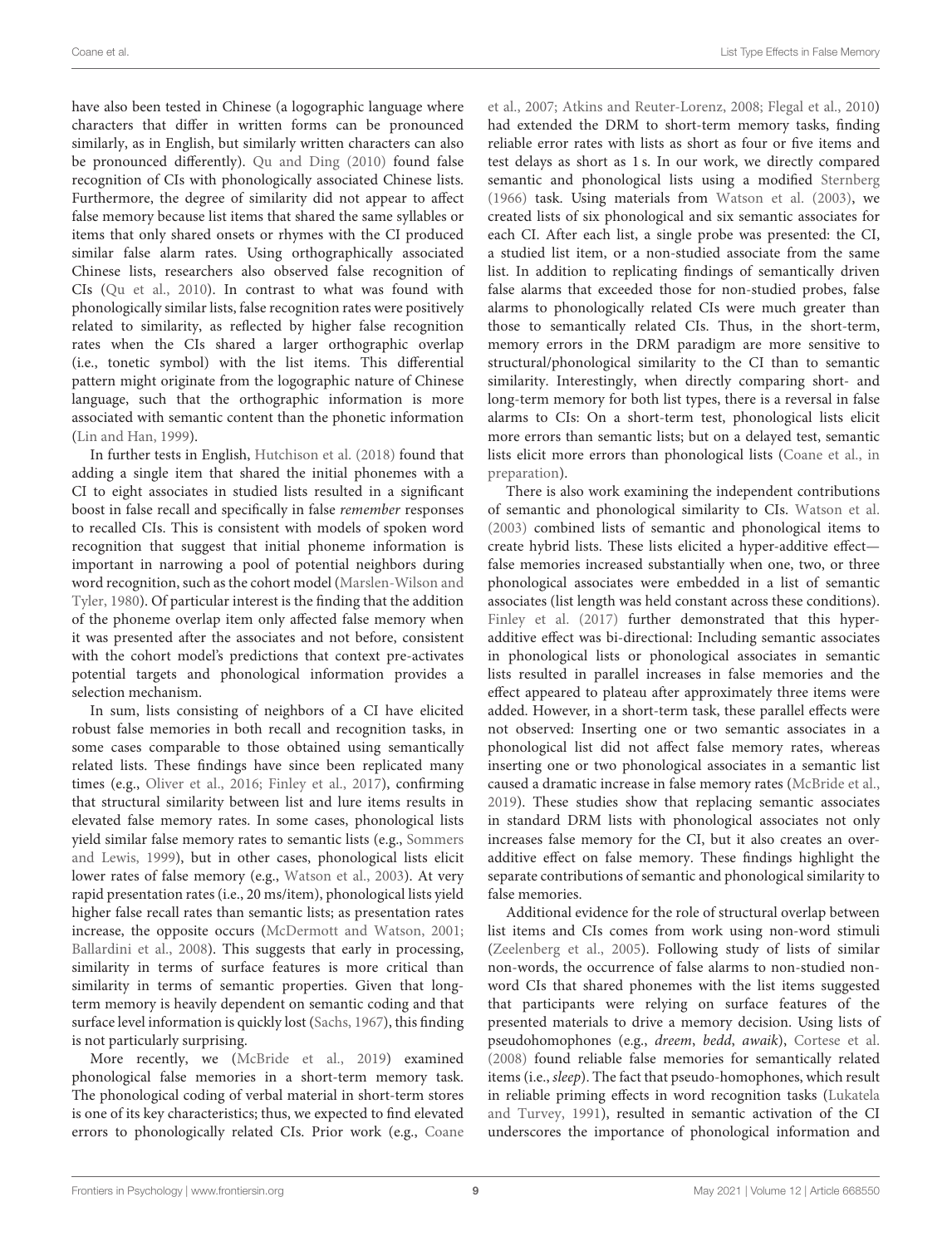its role in activating associative information. Taken together, the results using phonologically and orthographically related items, whether words or non-words, suggest that this type of similarity does negatively affect memory accuracy. Furthermore, the evidence suggests that these effects are stronger at shorter delays, whereas more persistent false memories are observed for semantically related items. To our knowledge, phonological lists have not been used in studies assessing forgetting rates at delays of more than a few minutes.

Although we have focused on verbal materials, it is worth noting that similar effects of perceptual or structural similarity have been observed with non-verbal materials such as categorized pictures (e.g., [Seamon et al., 2000;](#page-14-17) [Koutstaal et al., 2001\)](#page-13-38), faces [\(Shimane et al., 2020\)](#page-14-18), and novel shapes [\(Koutstaal et al., 2003\)](#page-12-20). However, even with these materials, the false memory effects appear to be mediated by conceptual knowledge. For example, in [Koutstaal et al.'s \(2003\)](#page-12-20) study, older adults, who typically have higher false memory rates than younger adults, only made more errors when novel shapes were given verbal labels. Similarly, [Wang et al. \(2018\)](#page-14-19) concluded that false memories from pictures are due to the contributions of conceptual information. Using abstract images as stimuli, Sikora-Wachowicz et al. [\(2019\)](#page-14-20) observed false memories in younger and older adults in a short-term memory task. Older adults in particular appeared to have increased difficulty discriminating studied items from foils, although this effect was observed for both targets and lure items, suggesting a more generalized deficit in sensitivity.

Given the parallels between the NAM [\(Luce and Pisoni, 1998\)](#page-13-27) and network models such as Collins and Loftus' model [\[1975;](#page-12-21) see also [Anderson \(1983\)](#page-11-33), [Steyvers and Tenenbaum \(2005\)](#page-14-21)], which rely on spreading activation principles, at a general level, these findings are consistent with the AMF. Specifically, the basic assumption that neighbors in a network activate one another and result in increased familiarity or accessibility can accommodate both semantic and lexical networks. Although the underlying activation mechanism is similar in accounts of phonological and semantic false memory, in some cases, the mechanisms appear different. For example, [Ballou and Sommers \(2008\)](#page-11-34) failed to find a correlation between phonological and semantic false alarm rates. [Tse et al. \(2011\)](#page-14-22) provided evidence that the activation mechanisms involved in semantic and phonological false memories are distinct by examining discriminability measures and observing that CIs from semantically related lists were less discriminable than associates from the same list, whereas the opposite was true for phonologically related CIs. Furthermore, when a remember/know task [\(Tulving, 1985\)](#page-14-23) designed to assess recollection and familiarity is employed, semantic lists yield more remember false alarms (e.g., [Gallo et al., 1997;](#page-12-5) Geraci and McCabe, [2006\)](#page-12-9), whereas phonological lists yield more know false alarms. This suggests that participants are basing their judgments on different information in the two cases, which might, in turn, reflect the fact that semantic lists drive attention to conceptual relations and thus more vivid and detailed memories, whereas phonological lists drive attention to surface features and less vivid memories (akin to a level-of-processing effect; Craik and Lockhart, [1972\)](#page-12-41). In general, however, models based on activation processes can accommodate the results from phonologically related lists.

FTT, conversely, has more difficulty accommodating these results, given that gist traces are typically assumed to be derived from shared meaning. It is plausible that a structural similarity gist could be extracted; however, if that were the case, because gist is more persistent than verbatim traces, the reversal of false memory effects as a function of retention interval might be more difficult for this theory to accommodate. In fact, in recent work by one of the lead proponents of FTT, she claimed that "verbatim memory is memory for surface form, for example, memory representations of exact words, numbers and pictures.... Gist memory is memory for essential meaning [emphasis added], the 'substance' of information irrespective of exact words, numbers, or pictures" [\(Reyna, 2012,](#page-13-39) p. 333). Thus, lures that are similar to list items along dimensions that are distinct from the meaning of the items, should not be falsely remembered based on this definition of gist. An alternative to false memories based on gist might be through a process of trace disintegration, whereby verbatim traces decay and are recombined incorrectly during a retrieval process. However, using a modeling approach to estimate the contributions of gist and verbatim traces, Nieznański et al. [\(2019\)](#page-13-40) concluded that the latter account is unlikely and that a more plausible account is that gist traces can emerge based on patterns of perceptual and surface similarity. However, even if one accepts that a "surface" or pattern gist is extracted, hyperadditive effects of phonological associate additions to DRM lists are also difficult to explain unless there is an assumption that two different gist traces are stronger than one.

More problematic for both AMF and FTT are non-word data. Because non-words, by definition, do not have a preexisting memory trace and do not have meaning, it seems implausible that an activation model could readily accommodate them, given the relative dependence of this approach on preexisting representations. GMMs, however, could readily account for these, as well as similar findings, by relying on trace similarity. Where GMMs have difficulty, though, is in explaining dissociations in false memories for phonological and semantic lists across short- and long-term delays. In GMMs, it is assumed that features of stored traces decay or are interfered with over time with no distinction made in the type of feature. However, other feature matching models, such a [Nairne's \(1990\)](#page-13-41) feature model of short-term memory allow for weighting of different types of features over time. If such weighting is assumed, then GMMs can more readily account for the different results found at short- and long-term delays with different types of lists.

## **CONCLUSIONS**

In this review, we have considered the different ways that "similarity" has been defined with an emphasis on how these definitions affect the creation of false memories. This has shown how complex and multi-faceted a concept "similarity" is in this area of research. Generally speaking, memory is affected by all of the definitions considered here: semantic associations, feature overlap, phonological associations, and orthographic/lexical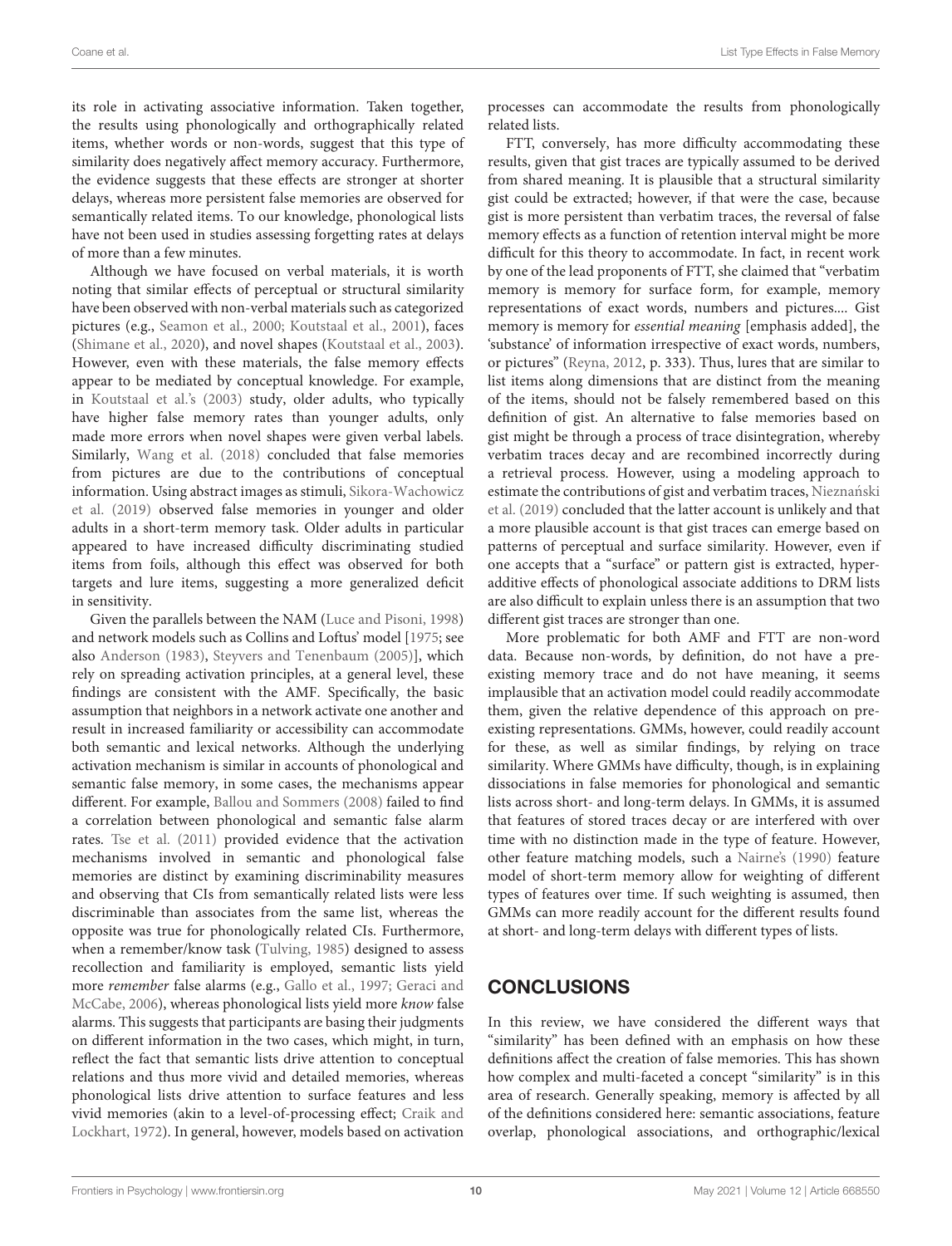associations. Further, these effects are mostly age-invariant, as many studies have shown similar effects for young and older adults.

The results across a variety of paradigms and tests provide partial support for many theoretical explanations of false memory phenomena, but none of the theories readily account for all of the results. Specifically, when the word lists consisted of items that were indirectly related to the CI through a mediator but shared no direct relationship to the CI, false memories were most consistent with activation models, which assume that activation spreads through the network in a graded fashion. Because these lists do not have a common gist or many shared features, fuzzy-trace and global-matching models cannot as easily account for the results without additional assumptions. GMMs might be able to predict mediated false memories if the representations of the list items share sufficient features with the CI or with items more strongly associated to the CI. Conversely, when list items were both associatively related and shared primitive semantic features with the CI, false memories were greater than when lists were purely associatively related. Such a finding is inconsistent with activation-monitoring accounts, which prioritize associative strength as a mechanism, but consistent with fuzzy-trace and global-matching models, which emphasize similarity in terms of meaning, features, or gist. The AMF, to account for the feature boost effects, might incorporate multiple levels of activation as a core mechanism. Such an assumption was explicit in [Collins and Loftus's \(1975\)](#page-12-21) original framework, in which semantic and lexical level information is coded. Thus, if activation spreads along pathways reflecting associative or lexical relations and along separate pathways reflecting semantic or conceptual relations, and this activation is additive in nature, the feature boost could be explained. Finally, false memories observed with lists of phonologically or orthographically related items can be accounted for by activation models, if the assumption is that the networks involved in supporting memory performance are organized in terms of structural similarity as well as semantic/associative similarity. Global-matching models can also account for such findings, provided perceptual/structural features are stored, but only if feature weight is assumed to vary in order to explain dissociations across short- and long-term delays. Finally, because fuzzy-trace models generally assume that gist is based on shared meaning, such an account cannot as readily account for these findings. By including a gist trace that is based on structural similarity it is plausible that FTT could account for these findings, although more specification would be needed. In addition, the assumption of FTT is that gist traces are more persistent than verbatim traces; however, the fact that phonological information appears to decay rapidly might be problematic, in that it would involve different forms of gist with potentially different parameters.

Clearly, the present review fails to provide unequivocal support for any of the major theoretical approaches discussed here. One potentially fruitful avenue for future work would be to critically examine the extent to which the distinction between the effects of structural, lexical, and semantic properties—which have been at the core of memory research for decades (e.g., [Craik and Lockhart, 1972\)](#page-12-41)—is as well-defined as it is typically assumed to be. For example, early conceptualizations of memory systems assumed that short-term stores primarily maintained structural properties, whereas long-term stores depended on semantic properties [see [Greene \(2016\)](#page-12-42), for a review]. Evidence from a number of paradigms (e.g., orthographic distinctiveness effects) in addition to the phonological false memories discussed here suggest that structural information is retained in longterm memory and is involved in reconstructive processes. Furthermore, numerous effects point to the maintenance of semantic information in short-term memory (e.g., proactive interference effects, short-term false memories). Although there are clearly important distinctions between meaning-based and perceptually-based properties of stimuli, the evidence presented here does suggest that in many ways such properties exert similar effects on memory. Thus, further examining the extent to which such properties contribute to veridical and false memory and how they might interact with one another could help constrain and clarify the theories proposed here. At the moment, GMMs appear to be the most flexible in accommodating the results, given the way in which they are assumed to represent memory traces as arrays of features that are not necessarily semantic or perceptual in nature. However, such models might need to further specify the additive effects of associative and categorical effects (i.e., the feature boost) and the ways in which perceptual traces appear to have different decay rates than semantic traces.

Before closing, we acknowledge that the present review did not examine important work and converging evidence from neuroscientific and neuropsychological approaches. The question of how similarity and relatedness are represented has a long and rich history within the field, from early studies on category-specific deficits [see [Lambon Ralph \(2014\)](#page-13-42), for a review] to work on semantic dementia, which reflects a selective loss of semantic memory in conjunction with relative preservation of episodic memory (e.g., [Rogers et al., 2004;](#page-13-43) Lambon Ralph and Patterson, [2008\)](#page-13-44) to more recent studies examining the role of modality-specific in semantic representations [\(Martin, 2007\)](#page-13-45). Given that false memories driven by semantic and/or associative relations likely rely on pre-existing semantic representations, which are either activated or relied upon to extract gist traces, a more profound understanding of how these substrates contribute to episodic false memories is important. Charest et al. [\(2014\)](#page-11-35) noted that, although there is a substantial degree of similarity across individuals in how objects are represented neutrally, idiosyncratic differences at the individual level could be predicted using imaging techniques, suggesting that the nature of similarity and relatedness might be even more complex. Whether false memories differ as a function of such individual differences might be a fruitful avenue for further work and could advance our understanding of the acquisition and malleability of shared and idiosyncratic representations of concepts. Additional work relevant to the present review suggests that the anterior temporal lobe is a central component in the maintenance and processing of conceptual and semantic information and that, interestingly, it is more strongly involved in associative processing than in categorical processing [\(Díez et al., 2017\)](#page-12-43).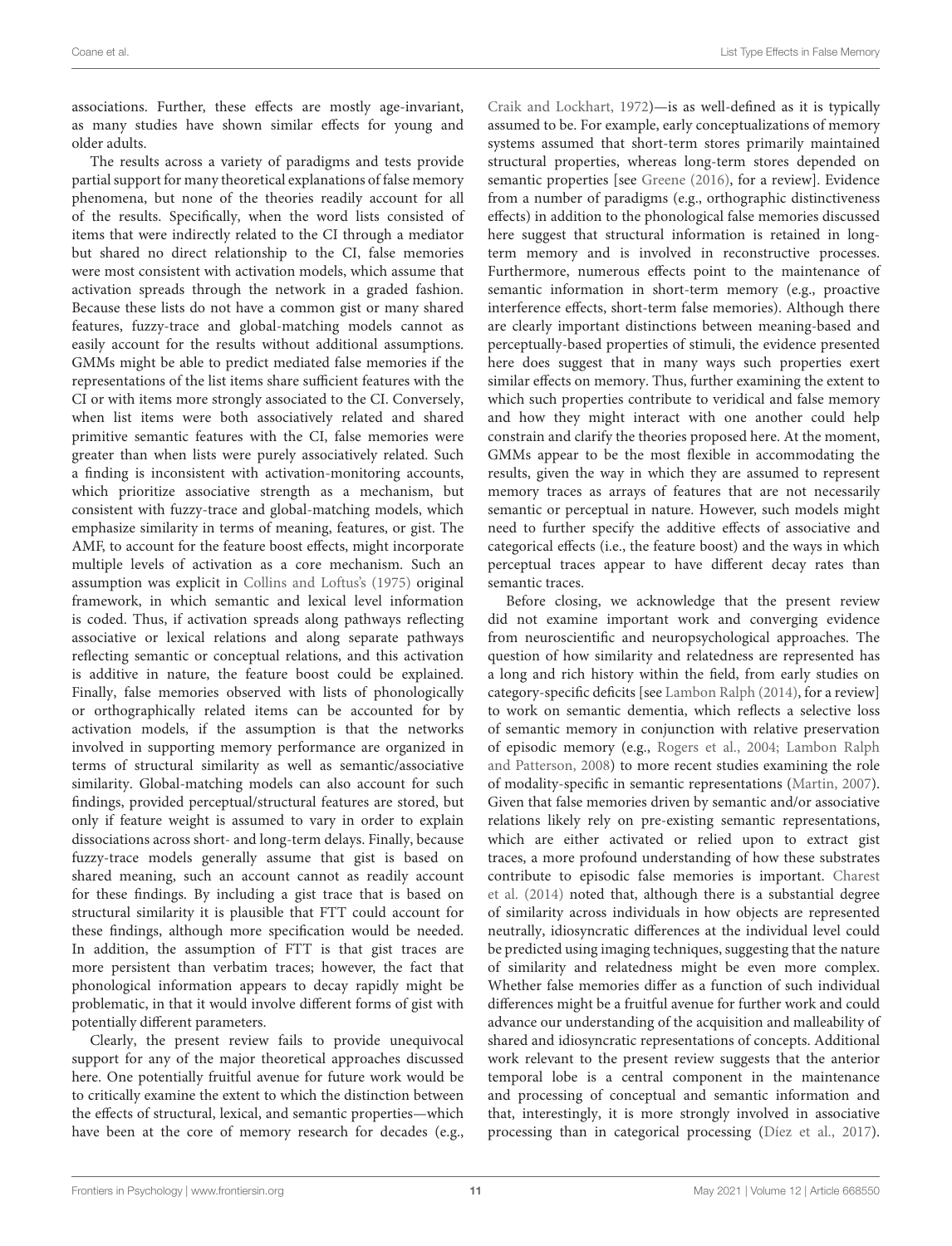Specifically, transcranial direct current stimulation of this region caused a significant decrease in associative false memories while leaving categorical false memories unaffected. Thus, future reviews and empirical work should integrate evidence from multiple protocols.

In sum, we conclude that similarity and relatedness are critical elements in how we encode, store, and retrieve information from memory and that examining errors and distortions provides insight into the functions of memory and of the knowledge base that supports memory performance.

#### **REFERENCES**

- <span id="page-11-18"></span>Abadie, M., and Camos, V. (2019). False memory at short and long term. J. Exp. Psychol. Gen. 148, 1312–1334. doi: [10.1037/xge0000526](https://doi.org/10.1037/xge0000526)
- <span id="page-11-7"></span>Albuquerque, P. (2005). Produção de evocações e reconhecimentos falsos em 100 listas de palavras associadas portuguesas. Lab. Psicol. 3, 3–12. doi: [10.14417/lp.766](https://doi.org/10.14417/lp.766)
- <span id="page-11-4"></span>Anastasi, J. S., de Leon, A., and Rhodes, M. G. (2005). Normative data for semantically associated Spanish word lists that create false memories. Behav. Res. Methods 37, 631–637. doi: [10.3758/BF03192733](https://doi.org/10.3758/BF03192733)
- <span id="page-11-33"></span>Anderson, J. R. (1983). A spreading activation theory of memory. J. Verb. Learn. Verb. Behav. 22, 261–295. doi: [10.1016/S0022-5371\(83\)90201-3](https://doi.org/10.1016/S0022-5371(83)90201-3)
- <span id="page-11-27"></span>Arndt, J. (2015). The influence of forward and backward associative strength on false memories for encoding context. Memory 23, 1093–1111. doi: [10.1080/09658211.2014.959527](https://doi.org/10.1080/09658211.2014.959527)
- <span id="page-11-21"></span>Arndt, J., and Hirshman, E. (1998). True and false recognition in MINERVA2: explanations from a global matching perspective. J. Mem. Lang. 39, 371–391. doi: [10.1006/jmla.1998.2581](https://doi.org/10.1006/jmla.1998.2581)
- <span id="page-11-32"></span>Atkins, A. S., and Reuter-Lorenz, P. A. (2008). False working memories? Semantic distortion in a mere 4 seconds. Mem. Cognit. 36, 74–81. doi: [10.3758/MC.36.1.74](https://doi.org/10.3758/MC.36.1.74)
- <span id="page-11-12"></span>Baddeley, A. D. (1964). Immediate memory and the "perception" of letter sequences. Q. J. Exp. Psychol. 16, 364–367. doi: [10.1080/17470216408416394](https://doi.org/10.1080/17470216408416394)
- <span id="page-11-13"></span>Baddeley, A. D., and Hitch, G. (1974). Working memory. Psychol. Learn. Motivat. 8, 47–89. doi: [10.1016/S0079-7421\(08\)60452-1](https://doi.org/10.1016/S0079-7421(08)60452-1)
- <span id="page-11-31"></span>Ballardini, N., Yamashita, J. A., and Wallace, W. P. (2008). Presentation duration and false recall for semantic and phonological associates. Consci. Cognit. 17, 64–71. doi: [10.1016/j.concog.2007.01.008](https://doi.org/10.1016/j.concog.2007.01.008)
- <span id="page-11-34"></span>Ballou, M. R., and Sommers, M. S. (2008). Similar phenomena, different mechanisms: semantic and phonological false memories are produced by independent mechanisms. Mem. Cognit. 36, 1450–1459. doi: [10.3758/MC.36.8.1450](https://doi.org/10.3758/MC.36.8.1450)
- <span id="page-11-3"></span>Balota, D. A., Cortese, M. J., Duchek, J. M., Adams, D., Roediger, H. L. I. I. I., McDermott, K. B., et al. (1999). Veridical and false memories in healthy older adults and in dementia of the Alzheimer's type. Cognit Neuropsychol. 16, 361–384. doi: [10.1080/026432999380834](https://doi.org/10.1080/026432999380834)
- <span id="page-11-30"></span>Balota, D. A., Dolan, P. O., and Duchek, J. M. (2000). "Memory changes in healthy older adults," in The Oxford Handbook of Memory, eds E. Tulving and F. I. M. Craik (Oxford: Oxford University Press), 395–409.
- <span id="page-11-15"></span>Balota, D. A., and Lorch, R. F. (1986). Depth of automatic spreading activation: mediated priming effects in pronunciation but not in lexical decision. J. Exp. Psychol. Learn. Mem. Cognit. [12, 336–345. doi: 10.1037/0278-7393.12.](https://doi.org/10.1037/0278-7393.12.3.336) 3.336
- <span id="page-11-9"></span>Bartlett, F. C. (1932). Remembering: A Study in Experimental and Social Psychology. Cambridge: Cambridge University Press.
- <span id="page-11-5"></span>Beato, M. S., and Díez, E. (2011). False recognition production indexes in Spanish for 60 DRM lists with three critical words. Behav. Res. Methods [43, 499–507. doi: 10.3758/s13428-010-0](https://doi.org/10.3758/s13428-010-0045-9) 045-9
- <span id="page-11-26"></span>Belacchi, C., and Artuso, C. (2018). How taxonomic and thematic associations in semantic memory modulate recall in young through old-old adults. Psychol. Aging 33, 1060–1069. doi: [10.1037/pag0000297](https://doi.org/10.1037/pag0000297)

#### AUTHOR CONTRIBUTIONS

All authors contributed to the writing and editing of the manuscript.

### FUNDING

This work was supported by funding from a James McDonnell Foundation Understanding Human Cognition Grant awarded to JC (#220020426). The funding agency had no input on the organization or content of the review or on the writing.

- <span id="page-11-10"></span>Bergman, E. T., and Roediger, H. L. (1999). Can Bartlett's repeated reproduction experiments be replicated? Mem. Cognit. 27, 937–947. doi: [10.3758/BF03201224](https://doi.org/10.3758/BF03201224)
- <span id="page-11-14"></span>Bousfield, W. A. (1953). The occurrence of clustering in the recall of randomly arranged associates. J. Gen. Psychol. 49, 229–240. doi: [10.1080/00221309.1953.9710088](https://doi.org/10.1080/00221309.1953.9710088)
- <span id="page-11-25"></span>Brainerd, C. J., Chang, M., and Bialer, D. M. (2020). From association to gist. J. Exp. Psychol. Learn. Mem. Cognit. 46, 2106–2122. doi: [10.1037/xlm0000938](https://doi.org/10.1037/xlm0000938)
- <span id="page-11-2"></span>Brainerd, C. J., Payne, D. G., Wright, R., and Reyna, V. F. (2003). Phantom recall. J. Memory Lang. 48, 445–467. doi: [10.1016/S0749-596X\(02\)00501-6](https://doi.org/10.1016/S0749-596X(02)00501-6)
- <span id="page-11-17"></span>Brainerd, C. J., and Reyna, V. F. (2002). Fuzzy-trace theory and false memory. Curr. Direct. Psychol. Sci. 11, 164–169. doi: [10.1111/1467-8721.00192](https://doi.org/10.1111/1467-8721.00192)
- <span id="page-11-6"></span>Brédart, S. (2000). When false memories do not occur: not thinking of the lure or remembering that it was not heard? Memory 8, 123–128. doi: [10.1080/096582100387669](https://doi.org/10.1080/096582100387669)
- <span id="page-11-11"></span>Brewer, W. F., and Treyens, J. C. (1981). Role of schemata in memory for places. Cognit. Psychol. 13, 207–230. doi: [10.1016/0010-0285\(81\)90008-6](https://doi.org/10.1016/0010-0285(81)90008-6)
- <span id="page-11-8"></span>Bruner, J. S., Goodnow, J. J., and Austin, G. A. (1956). A Study of Thinking. New York, NY: John Wiley and Sons.
- <span id="page-11-22"></span>Buchanan, L., Brown, N. R., Cabeza, R., and Maitson, C. (1999). False memories and semantic lexicon arrangement. Brain Lang. 68, 172–177. doi: [10.1006/brln.1999.2072](https://doi.org/10.1006/brln.1999.2072)
- <span id="page-11-19"></span>Cann, D. R., McRae, K., and Katz, A. N. (2011). False recall in the Deese-Roediger-McDermott paradigm: The roles of gist and associative strength. Q. J. Exp. Psychol. 64, 1515–1542. doi: [10.1080/17470218.2011.560272](https://doi.org/10.1080/17470218.2011.560272)
- <span id="page-11-24"></span>Carneiro, P., Fernandez, A., Diez, E., Garcia-Marques, L., Ramos, T., and Ferreira, M. B. (2012). "Identify-to-reject": a specific strategy to avoid false memories in the DRM paradigm. Mem. Cognit. 40, 252–265. doi: [10.3758/s13421-011-0152-6](https://doi.org/10.3758/s13421-011-0152-6)
- <span id="page-11-20"></span>Carneiro, P., Garcia-Marques, L., Fernandez, A., and Albuquerque, P. (2014). Both associative activation and thematic extraction count, but thematic false memories are more easily rejected. Memory 22, 1024–1040. doi: [10.1080/09658211.2013.864680](https://doi.org/10.1080/09658211.2013.864680)
- <span id="page-11-35"></span>Charest, I., Kievit, R. A., Schmitz, T. W., Deca, D., Kriegeskorte, N., and Ungerleider, L. G. (2014). Unique semantic space in the brain of each beholder predicts perceived similarity. Proc. Natl. Acad. Sci. U.S.A. 111, 14565–14570. doi: [10.1073/pnas.1402594111](https://doi.org/10.1073/pnas.1402594111)
- <span id="page-11-29"></span>Chwilla, D. J., and Kolk, H. H. J. (2002). Three-step priming in lexical decision. Mem. Cognit. 30, 217–225. doi: [10.3758/BF03195282](https://doi.org/10.3758/BF03195282)
- <span id="page-11-28"></span>Coane, J. H., and Balota, D. A. (2011). Face (and nose) priming for book: the malleability of semantic memory. Exp. Psychol. 58, 62–70. doi: [10.1027/1618-3169/a000068](https://doi.org/10.1027/1618-3169/a000068)
- <span id="page-11-23"></span>Coane, J. H., Huff, M. J., and Hutchison, K. A. (2016). The ironic effect of guessing: Increased false memory for mediated lists in younger and older adults. Aging Neurospychol. Cognit. 23, 282–303. doi: [10.1080/13825585.2015.1088506](https://doi.org/10.1080/13825585.2015.1088506)
- <span id="page-11-1"></span>Coane, J. H., McBride, D. M, Cam, Y., Chang, K., and Marsh, E. (in preparation). Reversal of list Type Effects in False Memories in Short- and Long-Term Tests.
- <span id="page-11-16"></span>Coane, J. H., and McBride, D. M. (2006). The role of test structure in creating false memories. Mem. Cognit. 34, 1026–1036. doi: [10.3758/BF03193249](https://doi.org/10.3758/BF03193249)
- <span id="page-11-0"></span>Coane, J. H., McBride, D. M., Raulerson, B. A. III., and Jordan, J. S. (2007). False memory in a short-term memory task. J. Exp. Psychol. 54, 62–70. doi: [10.1027/1618-3169.54.1.62](https://doi.org/10.1027/1618-3169.54.1.62)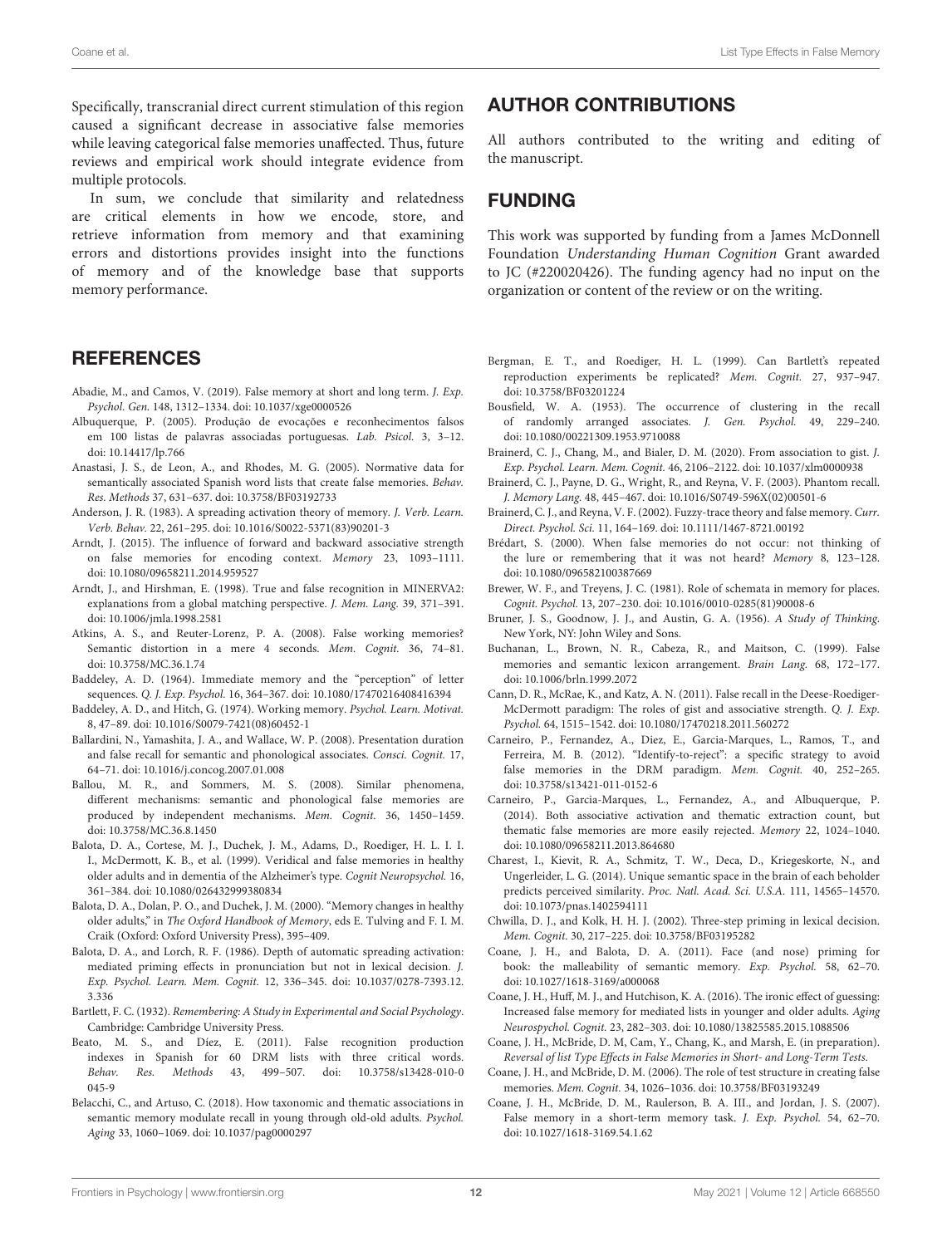- <span id="page-12-29"></span>Coane, J. H., McBride, D. M., and Xu, S. (2020). The feature boost in false memory: the roles of monitoring and critical item identifiability. Memory 28, 481–493. doi: [10.1080/09658211.2020.1735445](https://doi.org/10.1080/09658211.2020.1735445)
- <span id="page-12-3"></span>Coane, J. H., Yu, Z., Xu, S., Walsh, C., Feng, Y., and Gray, S. (manuscript in preparation). False memory for associatively and categorically related lists in younger and older adults.
- <span id="page-12-4"></span>Colbert, J. M., and McBride, D. M. (2007). Comparing decay rates for accurate and false memories in the DRM paradigm. Mem. Cognit. 35, 1600–1609. doi: [10.3758/BF03193494](https://doi.org/10.3758/BF03193494)
- <span id="page-12-21"></span>Collins, A. M., and Loftus, E. F. (1975). A spreading activation theory of semantic processing. Psychol. Rev. 82, 407–428. doi: [10.1037/0033-295X.82.6.407](https://doi.org/10.1037/0033-295X.82.6.407)
- <span id="page-12-38"></span>Coltheart, M., Curtis, B., Atkins, P., and Haller, M. (1993). Models of reading aloud: dual-route and parallel-distributed-processing approaches. Psychol. Rev. 100, 589–608. doi: [10.1037/0033-295X.100.4.589](https://doi.org/10.1037/0033-295X.100.4.589)
- <span id="page-12-35"></span>Coltheart, M., Jonasson, J. T., Davelaar, E., and Besner, D. (1977). "Access to the internal lexicon," in Attention and Performance VI, ed S. Dornic (Hillsdale, NJ: Academic Press), 535–555.
- <span id="page-12-15"></span>Conrad, R. (1963). Acoustic confusions and memory span for words. Nature 197, 1029–1030. doi: [10.1038/1971029a0](https://doi.org/10.1038/1971029a0)
- <span id="page-12-36"></span>Cortese, M. J., Khanna, M. M., White, K., Veljkovic, I., and Drumm, G. (2008). The activation and monitoring of memories produced by words and pseudohomophones. J. Mem. Lang. 58, 393–414. doi: [10.1016/j.jml.2007.11.003](https://doi.org/10.1016/j.jml.2007.11.003)
- <span id="page-12-41"></span>Craik, F. I. M., and Lockhart, R. S. (1972). Levels of processing: a framework for memory research. J. Verb. Learn. Verb. Behav. 11, 671–684. doi: [10.1016/S0022-5371\(72\)80001-X](https://doi.org/10.1016/S0022-5371(72)80001-X)
- <span id="page-12-0"></span>Deese, J. (1959). On the prediction of occurrence of particular verbal intrusions in immediate recall. J. Exp. Psychol. 58, 17–22. doi: [10.1037/h0046671](https://doi.org/10.1037/h0046671)
- <span id="page-12-26"></span>Dewhurst, S. A., Barry, C., Swannell, E. R., Holmes, S. J., and Barhurst, G. L. (2007). The effect of divided attention on false memory depends on how memory is tested. Mem. Cogni. 35, 660–667. doi: [10.3758/BF03193304](https://doi.org/10.3758/BF03193304)
- <span id="page-12-43"></span>Díez, E., Gómez-Ariza, C. J., Díez-Álamo, A. M., Alonso, M. A., and Fernandez, A. (2017). The processing of semantic relatedness in the brain: Evidence from associative and categorical false recognition effects following transcranial direct current stimulation of the left anterior temporal lobe. Cortex 93, 133–145. doi: [10.1016/j.cortex.2017.05.004](https://doi.org/10.1016/j.cortex.2017.05.004)
- <span id="page-12-22"></span>Dodd, M. D., and Macleod, C. M. (2004). False recognition without intentional learning. Psycho. Bull. Rev. 11, 137–142. doi: [10.3758/BF03206473](https://doi.org/10.3758/BF03206473)
- <span id="page-12-13"></span>Ebbinghaus, H. (1885/1913). Memory: A Contribution to Experimental Psychology, eds H. A. Ruger and C. E. Bussenius (New York, NY: Teachers College). doi: [10.1037/10011-000](https://doi.org/10.1037/10011-000)
- <span id="page-12-18"></span>Farrell, M. T., Abrams, L., and White, K. K. (2012). "The role of priming in lexical access and speech production," in Perspectives on Cognitive Psychology: Psychology of Priming, eds N. Hsu and Z. Schütt (New York, NY: Nova Science Publishers), 205–244.
- <span id="page-12-39"></span>Finley, J. R., Sungkhasettee, V. W., Roediger, H. L. III., and Balota, D. A. (2017). Relative contributions of semantic and phonological associates to over-additive false recall in hybrid DRM lists. J. Mem. Lang. 93, 154–168. doi: [10.1016/j.jml.2016.07.006](https://doi.org/10.1016/j.jml.2016.07.006)
- <span id="page-12-40"></span>Flegal, K. E., Atkins, A. S., and Reuter-Lorenz, P. A. (2010). False memories seconds later: the rapid and compelling onset of illusory recognition. J. Exp. Psychol. Learn. Mem. Cognit. 36, 1331–1338. doi: [10.1037/a0019903](https://doi.org/10.1037/a0019903)
- <span id="page-12-1"></span>Gallo, D. A. (2006). Associative Illusions of Memory: False Memory Research in DRM and Related Tasks. New York, NY: Psychology Press.
- <span id="page-12-2"></span>Gallo, D. A. (2010). False memories and fantastic beliefs: 15 years of the DRM illusion. Mem. Cognit. 38, 833–848. doi: [10.3758/MC.38.7.833](https://doi.org/10.3758/MC.38.7.833)
- <span id="page-12-5"></span>Gallo, D. A., Roberts, M. J., and Seamon, J. G. (1997). Remembering words not presented in lists: can we avoid creating false memories? Psycho. Bull. Rev. 4, 271–276. doi: [10.3758/BF03209405](https://doi.org/10.3758/BF03209405)
- <span id="page-12-9"></span>Geraci, L., and McCabe, D. P. (2006). Examining the basis for illusory recollection: the role of remember/know instructions. Psycho. Bull. Rev. 13, 466–473. doi: [10.3758/BF03193871](https://doi.org/10.3758/BF03193871)
- <span id="page-12-42"></span>Greene, R. L. (2016). The role of stimulus structure in semantic memory. Psychol. Learn. Motivat. [64, 133–159. doi: 10.1016/bs.plm.2015.](https://doi.org/10.1016/bs.plm.2015.09.004) 09.004
- <span id="page-12-11"></span>Guo, X. Y., Zhou, C., and Zhou, M. H. (2004). A study on the factors influencing false memory. Chin. J. Appl. Psychol. 10, 3–8. Available online at: [https://caod.](https://caod.oriprobe.com/articles/6921961/A_Study_on_the_Factors_Influencing_False_Memory.htm) [oriprobe.com/articles/6921961/A\\_Study\\_on\\_the\\_Factors\\_Influencing\\_False\\_](https://caod.oriprobe.com/articles/6921961/A_Study_on_the_Factors_Influencing_False_Memory.htm) [Memory.htm](https://caod.oriprobe.com/articles/6921961/A_Study_on_the_Factors_Influencing_False_Memory.htm)
- <span id="page-12-24"></span>Hintzman, D. L. (1986). "Schema abstraction" in a multiple-trace memory model. Psychol. Rev. 93, 411–428. doi: [10.1037/0033-295X.93.4.411](https://doi.org/10.1037/0033-295X.93.4.411)
- <span id="page-12-25"></span>Hintzman, D. L. (1988). Judgments of frequency and recognition memory in a multiple-trace memory model. Psychol. Rev. 95, 528–551. doi: [10.1037/0033-295X.95.4.528](https://doi.org/10.1037/0033-295X.95.4.528)
- <span id="page-12-10"></span>Horoită, A., and Opre, A. (2020). False memories: Romanian Deese-Roediger-McDermott lists of words. Cognit. Brain Behav. Interdiscipl. J. 24, 163–186. doi: [10.24193/cbb.2020.24.10](https://doi.org/10.24193/cbb.2020.24.10)
- <span id="page-12-32"></span>Huff, M. J., and Aschenbrenner, A. J. (2018). Item-specific processing reduces false recognition in older and younger adults: separating encoding and retrieval using signal detection and the diffusion model. Mem. Cognit. 46, 1287–1301. doi: [10.3758/s13421-018-0837-1](https://doi.org/10.3758/s13421-018-0837-1)
- <span id="page-12-8"></span>Huff, M. J., Bodner, G. E., and Fawcett, J. M. (2015). Effects of distinctive encoding on correct and false memory: a meta-analytic review of costs and benefits and their origins in the DRM paradigm. Psycho. Bull. Rev. 22, 349–365. doi: [10.3758/s13423-014-0648-8](https://doi.org/10.3758/s13423-014-0648-8)
- <span id="page-12-6"></span>Huff, M. J., Coane, J. H., Hutchison, K. A., Grasser, E. B., and Blais, J. E. (2012). Interpolated task effects on direct and mediated false recognition: effects of initial recall, recognition, and the ironic effect of guessing. J. Exp. Psychol. Learn. Mem. Cognit. 38, 1720–1730. doi: [10.1037/a0028476](https://doi.org/10.1037/a0028476)
- <span id="page-12-34"></span>Huff, M. J., Di Mauro, A., Coane, J. H., and O'Brien, L. M. (2021). Mapping the time course of semantic activation in mediated false memory: immediate classification, naming, and recognition. Q. J. Exp. Psychol. 74, 483–469. doi: [10.1177/1747021820965061](https://doi.org/10.1177/1747021820965061)
- <span id="page-12-33"></span>Huff, M. J., and Hutchison, K. A. (2011). The effect of mediated word lists on false recall and recognition. Mem. Cognit. 39, 941–953. doi: [10.3758/s13421-011-0077-0](https://doi.org/10.3758/s13421-011-0077-0)
- <span id="page-12-16"></span>Huff, M. J., Meade, M. L., and Hutchison, K. A. (2011). Age-related differences in guessing on free and forced recall tests. Memory 19, 317–330. doi: [10.1080/09658211.2011.568494](https://doi.org/10.1080/09658211.2011.568494)
- <span id="page-12-30"></span>Huff, M. J., Yates, T. J., and Balota, D. A. (2018). Evaluating the contributions of task expectancy in the testing and guessing benefits on recognition memory. Memory 26, 1065–1083. doi: [10.1080/09658211.2018.1467929](https://doi.org/10.1080/09658211.2018.1467929)
- <span id="page-12-19"></span>Humphreys, G. W., Evett, L. J., Quinlan, P. T., and Besner, D. (2016). "Orthographic priming: Qualitative differences between priming from identified and unidentified primes," in Attention and Performance XII: The Psychology of Reading, ed M. Coltheart (London: Lawrence Erlbaum Associates, Inc), 105–126.
- <span id="page-12-17"></span>Hutchison, K. A. (2003). Is semantic priming due to association strength or feature overlap? A microanalytic review. Psycho. Bull. Rev. 10, 785–813. doi: [10.3758/BF03196544](https://doi.org/10.3758/BF03196544)
- <span id="page-12-31"></span>Hutchison, K. A., and Balota, D. A. (2005). Decoupling semantic and associative information in false memories: explorations with semantically ambiguous and unambiguous critical lures. J. Mem. Lang. 52, 1–28. doi: [10.1016/j.jml.2004.08.003](https://doi.org/10.1016/j.jml.2004.08.003)
- <span id="page-12-37"></span>Hutchison, K. A., Meade, M. L., Williams, N. S., Manley, K. D., and McNabb, J. C. (2018). How do associative and phonemic overlap interact to boost illusory recollection? Memory 26, 664–671. doi: [10.1080/09658211.2017.1393091](https://doi.org/10.1080/09658211.2017.1393091)
- <span id="page-12-14"></span>Ichikawa, H., Kanazawa, S., and Yamaguchi, M. K. (2011). Finding a face in a face-like object. Perception 40, 500–502. doi: [10.1068/p6926](https://doi.org/10.1068/p6926)
- <span id="page-12-7"></span>Israel, L., and Schacter, D. L. (1997). Pictorial encoding reduces false recognition of semantic associates. Psycho. Bull. Rev. 4, 557–581. doi: [10.3758/BF03214352](https://doi.org/10.3758/BF03214352)
- <span id="page-12-23"></span>Johnson, M. K., Hashtroudi, S., and Lindsay, D. S. (1993). Source monitoring. Psychol. Bull. 114, 3–28. doi: [10.1037/0033-2909.114.1.3](https://doi.org/10.1037/0033-2909.114.1.3)
- <span id="page-12-12"></span>Kawasaki, Y., and Yama, H. (2006). The difference between implicit and explicit associative processes at study in creating false memory in the DRM paradigm. Memory 14, 68–78. doi: [10.1080/09658210444000520](https://doi.org/10.1080/09658210444000520)
- <span id="page-12-27"></span>Knott, L. M., and Dewhurst, S. A. (2007). The effects of divided attention at study and test on false recognition: a comparison of DRM and categorized lists. Mem. Cognit. 35, 1954–1965. doi: [10.3758/BF03192928](https://doi.org/10.3758/BF03192928)
- <span id="page-12-28"></span>Knott, L. M., Dewhurst, S. A., and Howe, M. L. (2012). What factors underlie associative and categorical memory illusions? The roles of backward associative strength and interitem connectivity. J. Exp. Psychol. Learn. Mem. Cognit. 38, 229–239. doi: [10.1037/a0025201](https://doi.org/10.1037/a0025201)
- <span id="page-12-20"></span>Koutstaal, W., Reddy, C., Jackson, E. M., Prince, S., Cendan, D. L., and Schacter, D. L. (2003). False recognition of abstract versus common objects in older and younger adults: testing the semantic categorization account. J. Exp. Psychol. Learn. Mem. Cognit. 29, 499–510. doi: [10.1037/0278-7393.29.4.499](https://doi.org/10.1037/0278-7393.29.4.499)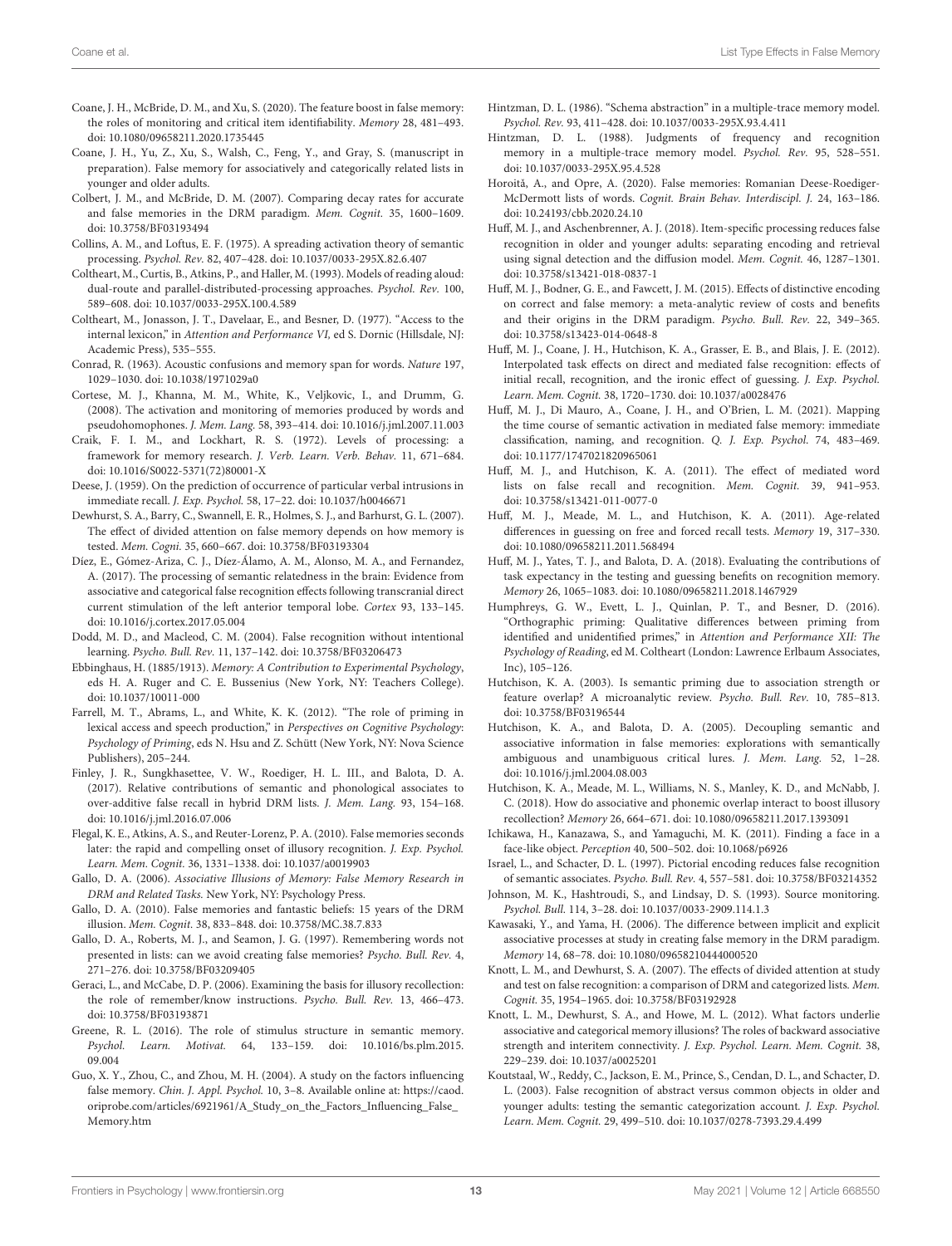- <span id="page-13-10"></span>Koutstaal, W., and Schacter, D. L. (1997). Gist-based false recognition of pictures in older and younger adults. J. Mem. Lang. 37, 555–583. doi: [10.1006/jmla.1997.2529](https://doi.org/10.1006/jmla.1997.2529)
- <span id="page-13-38"></span>Koutstaal, W., Schacter, D. L., and Brenner, C. (2001). Dual task demands and gistbased false recognition of pictures in younger and older adults. J. Mem. Lang. 44, 399–426. doi: [10.1006/jmla.2000.2734](https://doi.org/10.1006/jmla.2000.2734)
- <span id="page-13-11"></span>Koutstaal, W., Schacter, D. L., Brenner, C., and Jackson, E. M. (1999). Perceptually based false recognition of novel objects in amnesia: effects of category size and similarity to category. Cognit. Neuropsychol. 16, 317–341. doi: [10.1080/026432999380816](https://doi.org/10.1080/026432999380816)
- <span id="page-13-7"></span>Kumar, A. A. (2021). Semantic memory: A review of methods, models, and current challenges. Psycho. Bull. Rev. 28, 40–80. doi: [10.3758/s13423-020-01792-x](https://doi.org/10.3758/s13423-020-01792-x)
- <span id="page-13-42"></span>Lambon Ralph, M. A. (2014). Neurocognitive insights on conceptual knowledge and its breakdown. Philoso. Trans. R. Soc. B 369:20120392. doi: [10.1098/rstb.2012.0392](https://doi.org/10.1098/rstb.2012.0392)
- <span id="page-13-44"></span>Lambon Ralph, M. A., and Patterson, K. (2008). Generalization and differentiation in semantic memory: insights from semantic dementia. Ann. N. Y. Acad. Sci. 1124, 61–76. doi: [10.1196/annals.1440.006](https://doi.org/10.1196/annals.1440.006)
- <span id="page-13-17"></span>Landauer, T. K., and Dumais, S. T. (1997). A solution to Plato's problem: the latent semantic analysis theory of acquisition, induction, and representation of knowledge. Psychol. Rev. 104, 211–240. doi: [10.1037/0033-295X.104.2.211](https://doi.org/10.1037/0033-295X.104.2.211)
- <span id="page-13-31"></span>Lin, Z. X., and Han, B. X. (1999). The orthographic, phonetic and semantic coding of Chinese words. Chin. J. Psychol. Sci. 22, 1–4. doi: [10.16719/j.cnki.1671-6981.1999.01.001](https://doi.org/10.16719/j.cnki.1671-6981.1999.01.001)
- <span id="page-13-21"></span>Liu, A. L., and Cao, S. Y. (2002). Research on false memory to different age and visual channel. Chin. J. Appl. Psychol. 8, 28–34. Available online at: [https://caod.oriprobe.com/articles/4424583/Research\\_on\\_False\\_Memory\\_](https://caod.oriprobe.com/articles/4424583/Research_on_False_Memory_to_Different_Age_and_Visu.htm) [to\\_Different\\_Age\\_and\\_Visu.htm](https://caod.oriprobe.com/articles/4424583/Research_on_False_Memory_to_Different_Age_and_Visu.htm)
- <span id="page-13-6"></span>Loftus, E. F. (2005). Planting misinformation in the human mind: a 30-year investigation of the malleability of memory. Learn. Mem. 12, 361–366. doi: [10.1101/lm.94705](https://doi.org/10.1101/lm.94705)
- <span id="page-13-8"></span>Lucas, M. (2000). Semantic priming without association: a meta-analytic review. Psycho. Bull. Rev. 7, 618–630. doi: [10.3758/BF03212999](https://doi.org/10.3758/BF03212999)
- <span id="page-13-27"></span>Luce, P. A., and Pisoni, D. B. (1998). Recognizing spoken words: the neighborhood activation model. Ear Hear. 19, 1–36. doi: [10.1097/00003446-199802000-00001](https://doi.org/10.1097/00003446-199802000-00001)
- <span id="page-13-37"></span>Lukatela, G., and Turvey, M. T. (1991). Phonological access of the lexicon: evidence from associative priming with pseudohomophones. J. Exp. Psychol. Hum. Percept. Perform. 17, 951–966. doi: [10.1037/0096-1523.17.4.951](https://doi.org/10.1037/0096-1523.17.4.951)
- <span id="page-13-32"></span>Marslen-Wilson, W., and Tyler, L. K. (1980). The temporal structure of spoken language understanding. Cognition 8, 1–71. doi: [10.1016/0010-0277\(80\)90015-3](https://doi.org/10.1016/0010-0277(80)90015-3)
- <span id="page-13-45"></span>Martin, A. (2007). The representation of object concepts in the brain. Ann. Rev. Psychol. 58, 25–45. doi: [10.1146/annurev.psych.57.102904.190143](https://doi.org/10.1146/annurev.psych.57.102904.190143)
- <span id="page-13-36"></span>McBride, D. M., Coane, J. H., Xu, S., Feng, Y., and Yu, Z. (2019). Short-term false memories vary as a function of list type. Q. J. Exp. Psychol. 72, 2726–2741. doi: [10.1177/1747021819859880](https://doi.org/10.1177/1747021819859880)
- <span id="page-13-15"></span>McCabe, D. P., and Smith, A. D. (2002). The effect of warnings on false memories in young and older adults. Mem. Cognit. 30, 1065–1077. doi: [10.3758/BF03194324](https://doi.org/10.3758/BF03194324)
- <span id="page-13-34"></span>McDermott, K. B., and Watson, J. M. (2001). The rise and fall of false recall: the impact of presentation duration. J. Mem. Lang. 45, 160–176. doi: [10.1006/jmla.2000.2771](https://doi.org/10.1006/jmla.2000.2771)
- <span id="page-13-3"></span>McGeoch, J. A. (1942). The Psychology of Human Learning. Longmans: B Green and Co., Inc.
- <span id="page-13-26"></span>Meade, M. L., Watson, J. M., Balota, D. A., and Roediger, H. L. III. (2007). The roles of spreading activation and retrieval mode in producing false recognition in the DRM paradigm. J. Mem. Lang. 56, 305–320. doi: [10.1016/j.jml.2006.07.007](https://doi.org/10.1016/j.jml.2006.07.007)
- <span id="page-13-23"></span>Mirman, D., Landrigan, J. F., and Britt, A. E. (2017). Taxonomic and thematic semantic systems. Psychol. Bull. 143, 499–520. doi: [10.1037/bul0000092](https://doi.org/10.1037/bul0000092)
- <span id="page-13-19"></span>Montefinese, M., Zannino, G. D., and Ambrosini, E. (2015). Semantic similarity between old and new items produces false alarms in recognition memory. Psychol. Res. 79, 785–794. doi: [10.1007/s00426-014-0615-z](https://doi.org/10.1007/s00426-014-0615-z)
- <span id="page-13-41"></span>Nairne, J. S. (1990). A feature model of immediate memory. Mem. Cognit. 18, 251–269. doi: [10.3758/BF03213879](https://doi.org/10.3758/BF03213879)
- <span id="page-13-25"></span>Neely, J. H. (1977). Semantic priming and retrieval from lexical memory: roles of inhibitionless spreading activation and limited-capacity attention. J. Exp. Psychol. Gen. [106, 226–254. doi: 10.1037/0096-3445.](https://doi.org/10.1037/0096-3445.106.3.226) 106.3.226
- <span id="page-13-13"></span>Nelson, D. L., McEvoy, C. L., and Schreiber, T. A. (2004). The University of South Florida free association, rhyme, and word fragment norms. Behav. Res. Methods Instrum. Comput. 36, 402–407. doi: [10.3758/BF03195588](https://doi.org/10.3758/BF03195588)
- <span id="page-13-16"></span>Neuschatz, J. S., Benoit, G. E., and Payne, D. G. (2003). Effective warnings in the Deese-Roediger-McDermott false-memory paradigm: The role of identifiability. J. Exp. Psychol. Learn. Mem. Cognit. 29, 35–41. doi: [10.1037/0278-7393.29.1.35](https://doi.org/10.1037/0278-7393.29.1.35)
- <span id="page-13-40"></span>Nieznański, M., Obidziński, M., Niedziałkowska, D., and Zyskowska, E. (2019). False memory for orthographically related words: research in the simplified conjoint recognition 0paradigm. Am. J. Psychol. 132, 57–69. doi: [10.5406/amerjpsyc.132.1.0057](https://doi.org/10.5406/amerjpsyc.132.1.0057)
- <span id="page-13-33"></span>Oliver, M. C., Bays, R. B., and Zabrucky, K. M. (2016). False memories and the DRM paradigm: effects of imagery, list, and test type. J. Gen. Psychol. 143, 33–48. doi: [10.1080/00221309.2015.1110558](https://doi.org/10.1080/00221309.2015.1110558)
- <span id="page-13-22"></span>Pansuwan, T., Breuer, F., Gazder, T., Lau, Z., Cueva, S., Swanson, L. et al. (2020). Evidence for adult age-invariance in associative false recognition. Memory 28, 172–186. doi: [10.1080/09658211.2019.1705351](https://doi.org/10.1080/09658211.2019.1705351)
- <span id="page-13-18"></span>Park, L., Shobe, K. K., and Kihlstrom, J. F. (2005). Associative and categorical relations in the associative memory illusion. Psychol. Sci. 16, 792–797. doi: [10.1111/j.1467-9280.2005.01616.x](https://doi.org/10.1111/j.1467-9280.2005.01616.x)
- <span id="page-13-2"></span>Payne, D. G., Elie, C. J., Blackwell, J. M., and Neuschatz, J. S. (1996). Memory illusions: recalling, recognizing, and recollecting events that never occurred. J. Mem. Lang. 35, 261–285. doi: [10.1006/jmla.1996.0015](https://doi.org/10.1006/jmla.1996.0015)
- <span id="page-13-14"></span>Peters, M. J. V., Jelicic, M., Gorski, B., Sijstermans, K., Giesbrecht, T., and Merckelback, H. (2008). The corrective effects of warning on false memories in the DRM paradigm are limited to full attention conditions. Acta Psychol. 129, 308–314. doi: [10.1016/j.actpsy.2008.08.007](https://doi.org/10.1016/j.actpsy.2008.08.007)
- <span id="page-13-28"></span>Plaut, D. C., McClelland, J. L., Seidenberg, M. S., and Patterson, K. (1996). Understanding normal and impaired word reading: computational principles in quasi-regular domains. Psychol. Rev. 103, 56–115. doi: [10.1037/0033-295X.103.1.56](https://doi.org/10.1037/0033-295X.103.1.56)
- <span id="page-13-29"></span>Qu, Z., and Ding, Y. L. (2010). The effect of Chinese phonological association on false memory. Acta Psychol. Sin. 42, 193–199. doi: [10.3724/SP.J.1041.2010.00193](https://doi.org/10.3724/SP.J.1041.2010.00193)
- <span id="page-13-30"></span>Qu, Z., Liu, Y., and Bi, Y. H. (2010). The effect of Chinese orthographic association on false memory. Chin. J. Appl. Psychol. 16, 146–153.
- <span id="page-13-9"></span>Rastle, K. (2007). "Visual word recognition," in The Oxford Handbook of Psycholinguistics, ed M. G. Gaskell (Oxford: Oxford University Press), 71–87. doi: [10.1093/oxfordhb/9780198568971.013.0005](https://doi.org/10.1093/oxfordhb/9780198568971.013.0005)
- <span id="page-13-39"></span>Reyna, V. F. (2012). A new intuitionism: meaning, memory, and development in fuzzy-trace theory. Judg. Deci. Mak. 7, 332–359. Available online at: [http://](http://journal.sjdm.org/11/111031/jdm111031.pdf) [journal.sjdm.org/11/111031/jdm111031.pdf](http://journal.sjdm.org/11/111031/jdm111031.pdf)
- <span id="page-13-24"></span>Robinson, K. J., and Roediger, H. L. III. (1997). Associative processes in false recall and false recognition. Psychol. Sci. 8, 231–237. doi: [10.1111/j.1467-9280.1997.tb00417.x](https://doi.org/10.1111/j.1467-9280.1997.tb00417.x)
- <span id="page-13-5"></span>Roediger, H. L., and DeSoto, K. A. (2015). "The psychology of reconstructive memory," in International Encyclopedia of the Social and Behavioral Sciences, ed J. Wright (Washington, DC: Elsevier).
- <span id="page-13-0"></span>Roediger, H. L., and McDermott, K. B. (1995). Creating false memories: remembering words not presented in lists. J. Exp. Psychol. Learn. Mem. Cognit. 21, 803–814. doi: [10.1037/0278-7393.21.4.803](https://doi.org/10.1037/0278-7393.21.4.803)
- <span id="page-13-12"></span>Roediger, H. L. III., Balota, D. A., and Watson, J. M. (2001). "Spreading activation and arousal of false memories," in Science Conference Series. The Nature of Remembering: Essays in Honor of Robert G. Crowder, eds H. L. Roediger III, J. S. Nairne, I. Neath, and A. M. Surprenant (Oxford: American Psychological Association), 95–115. doi: [10.1037/10394-006](https://doi.org/10.1037/10394-006)
- <span id="page-13-43"></span>Rogers, T. T., Lambon Ralph, M. A., Garrard, P., Bozeat, S.,McClelland, J. L., Hodges, J. R., et al. (2004). Structure and deterioration of semantic memory: a neuropsychological and computational investigation. Psycho. Rev. 111, 205–235. doi: [10.1037/0033-295X.111.1.205](https://doi.org/10.1037/0033-295X.111.1.205)
- <span id="page-13-35"></span>Sachs, J. S. (1967). Recognition memory for syntactic and semantic aspects of connected discourse. Percept. Psychophys. 2, 437–442. doi: [10.3758/BF03208784](https://doi.org/10.3758/BF03208784)
- <span id="page-13-4"></span>Schacter, D. L. (2001). The Seven Sins of Memory: How the Mind Forgets and Remembers. Houghton, Mifflin and Company.
- <span id="page-13-20"></span>Schacter, D. L., Koutstaal, W., and Norman, K. A. (1997). False memories and aging. Trends Cognit. Sci. 1, 229–236. doi: [10.1016/S1364-6613\(97\)01068-1](https://doi.org/10.1016/S1364-6613(97)01068-1)
- <span id="page-13-1"></span>Seamon, J. G., Luo, C. R., Kopecky, J. J., Price, C. A., Rothschild, L., Fung, N. S., et al. (2002). Are false memories more difficult to forget than accurate